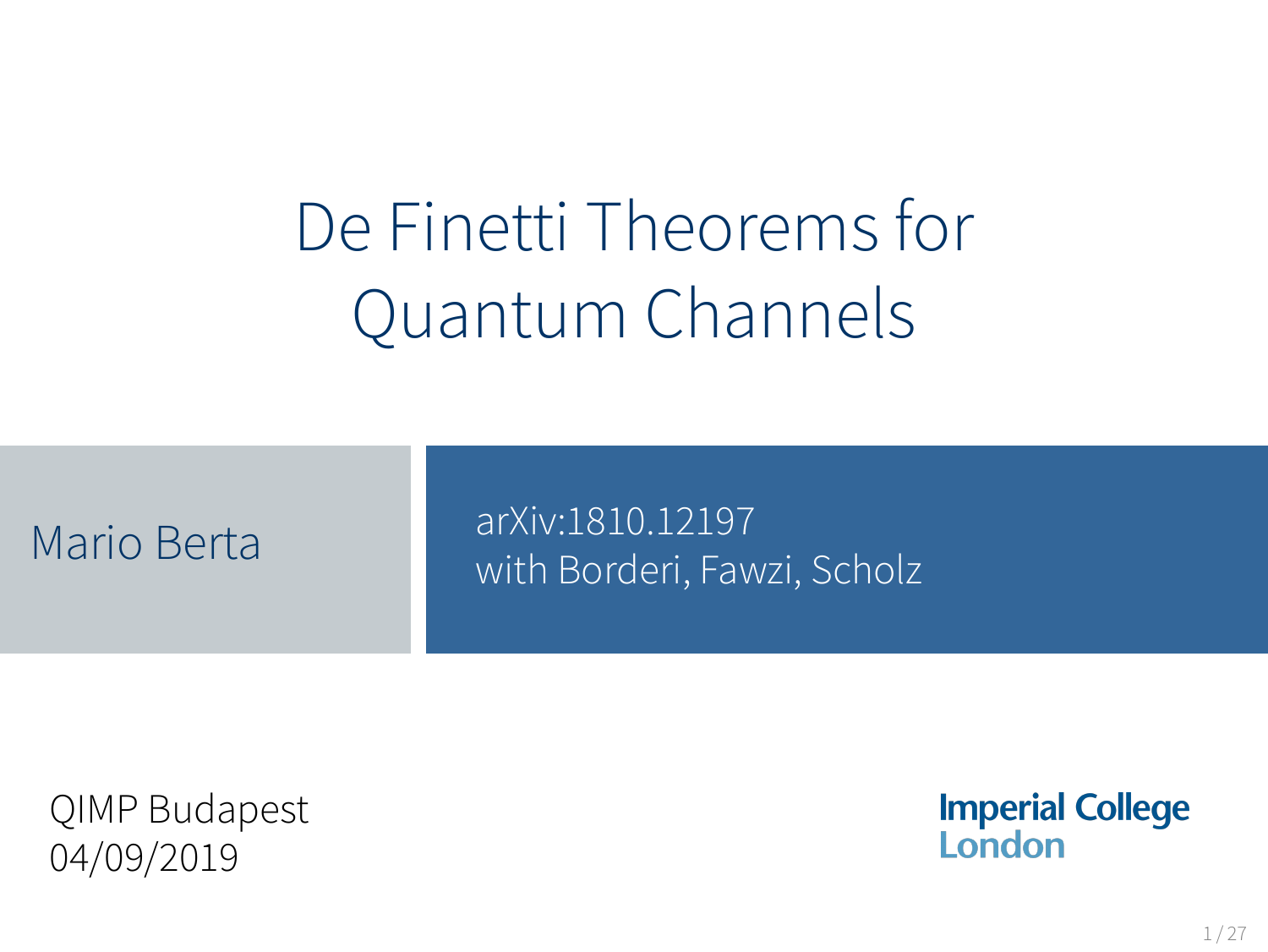# Outline

Motivation: Noisy Channel Coding

De Finetti Theorems

Application: Noisy Channel Coding

Conclusion

Proofs Ideas (board)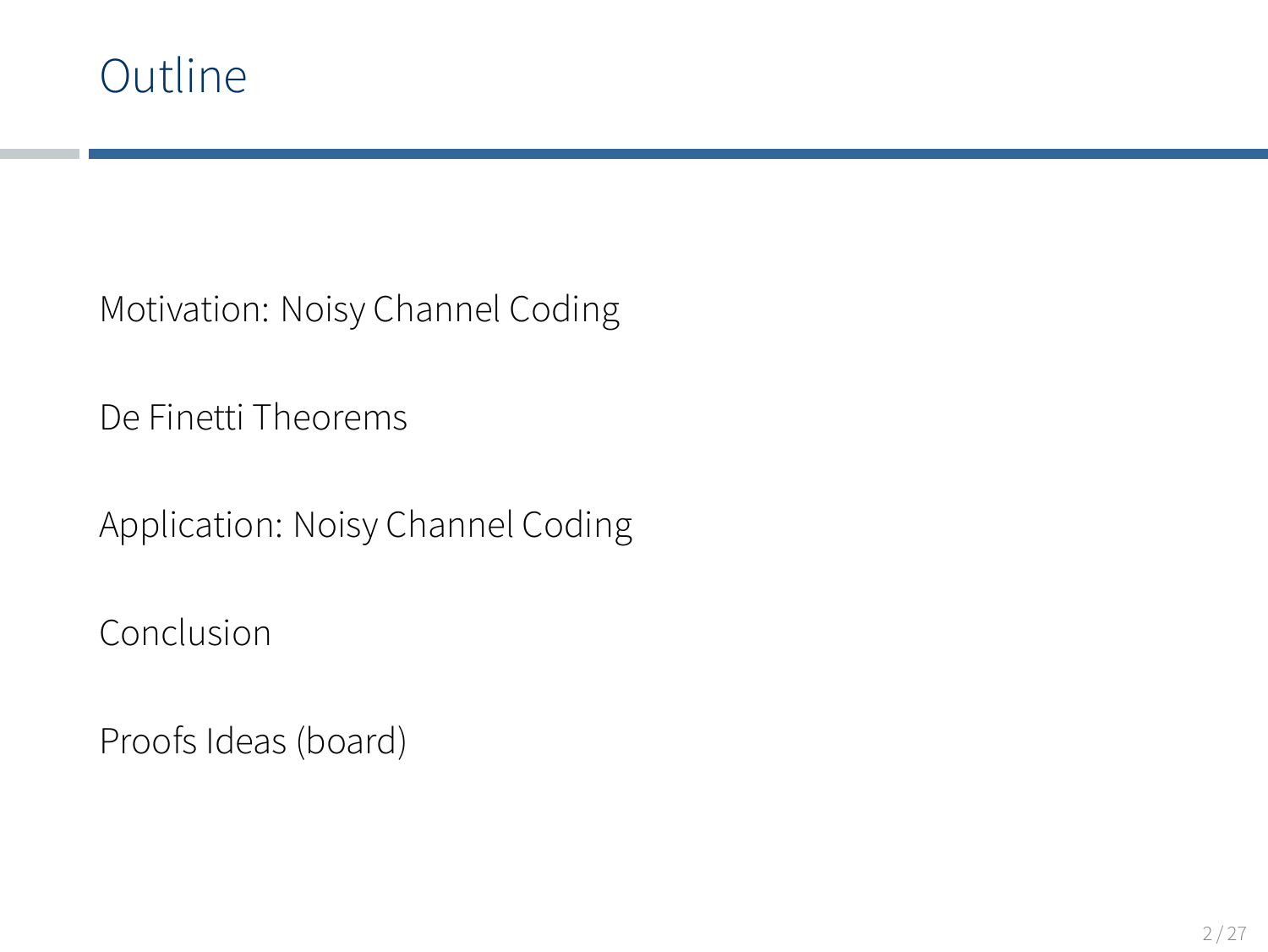Motivation: Noisy Channel Coding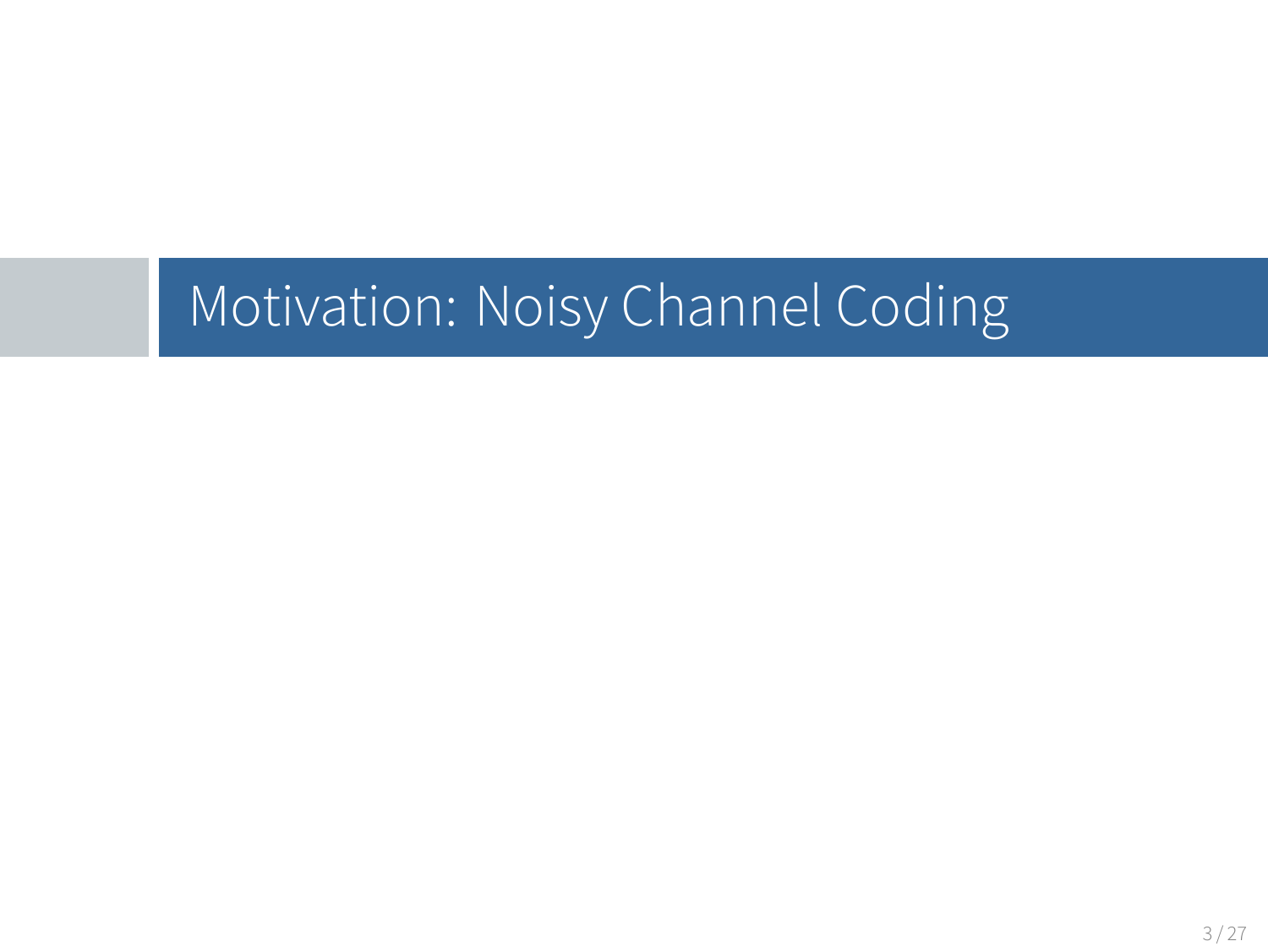# Noisy Channel Coding



#### Error Correction

*m* bits are subject to noise modelled by *N*(*y*∣*x*), find encoder *e* and decoder *d* to maximize probability *p*(*N,m*) of retrieving *m* bits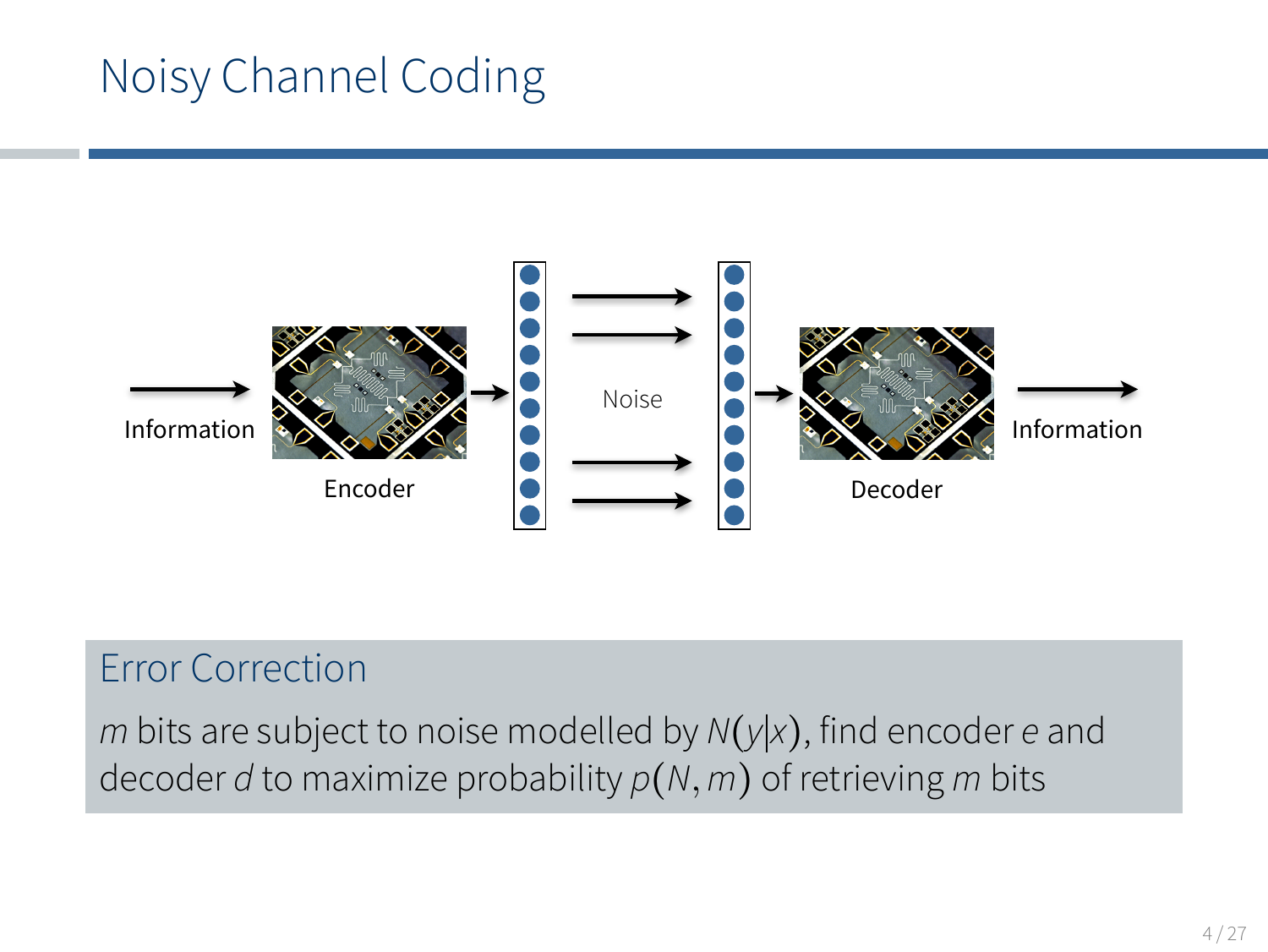# Noisy Channel Coding (continued)

▸ Fixed number of bits *<sup>m</sup>* and noise model *<sup>N</sup>* gives **bilinear optimization**

$$
p(N, m) = \max_{(e,d)} \frac{1}{2^m} \sum_{x,y,i} N(y|x) d(i|y) e(x|i)
$$
  
s.t. 
$$
\sum_{x} e(x|i) = 1, 0 \le e(x|i) \le 1
$$

$$
\sum_{i} d(i|y) = 1, 0 \le d(i|y) \le 1
$$

 $\blacktriangleright$  Approximating  $p(N, m)$  up to multiplicative factor better than (1 − *e* −1 ) is **NP-hard** in the worst case [Barman & Fawzi 18]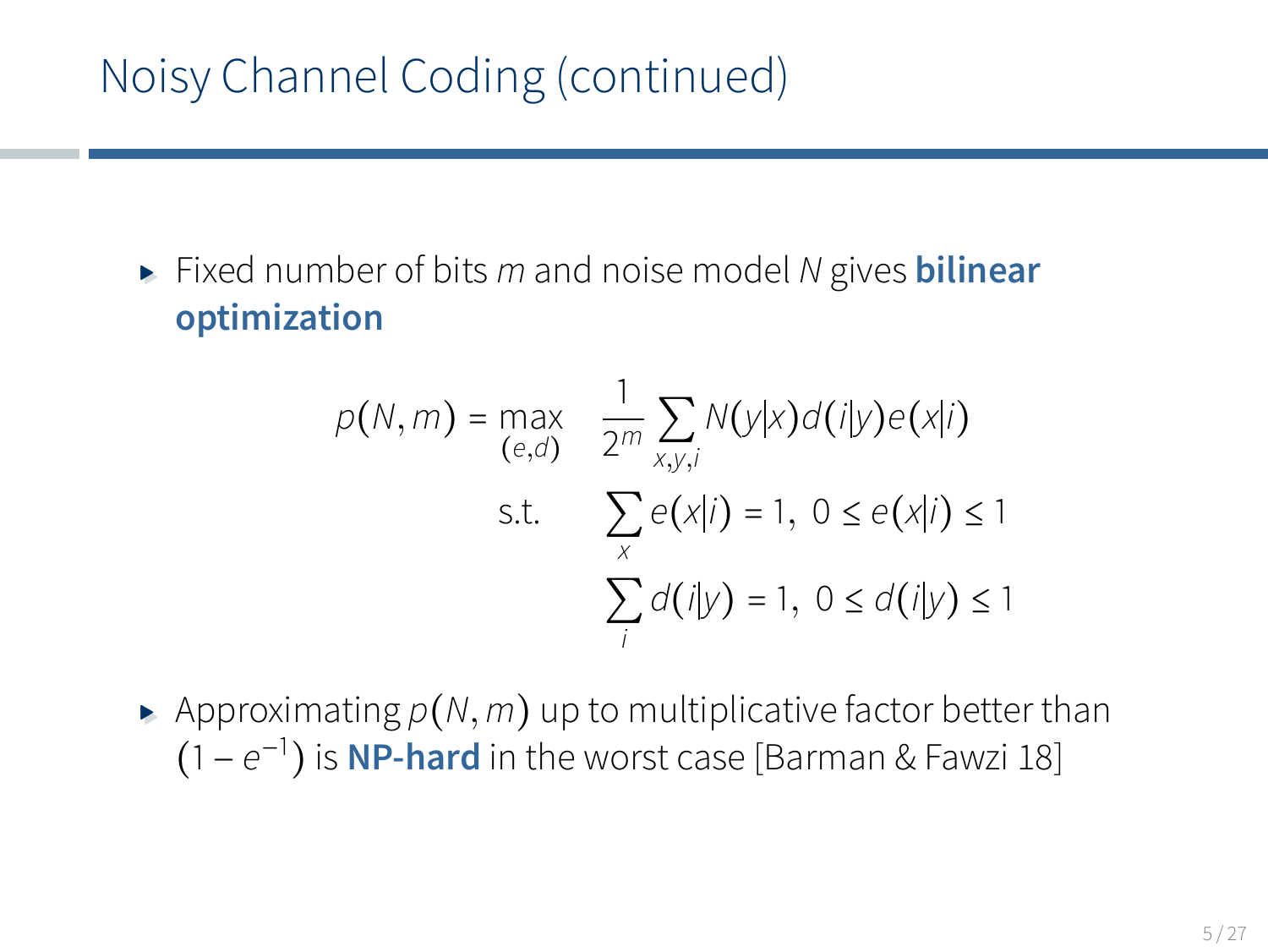▸ For the linear program [Hayashi 09, Polyanski *et al.* 10]

$$
lp(N, m) = \max_{(r, p)} \quad \frac{1}{2^m} \sum_{x, y} N(y|x) r_{xy}
$$
  
s.t. 
$$
\sum_{x} r_{xy} \le 1, \sum_{x} p_x = 2^m
$$

$$
r_{xy} \le p_x, \ 0 \le r_{xy}, p_x \le 1
$$

we have the approximation [Barman & Fawzi 18]

$$
p(N,m) \leq \ln(N,m) \leq \frac{1}{1-e^{-1}} \cdot p(N,m)
$$

▸ Outer bound complemented by **polynomial time** (1 − *e* −1 )-multiplicative approximation algorithms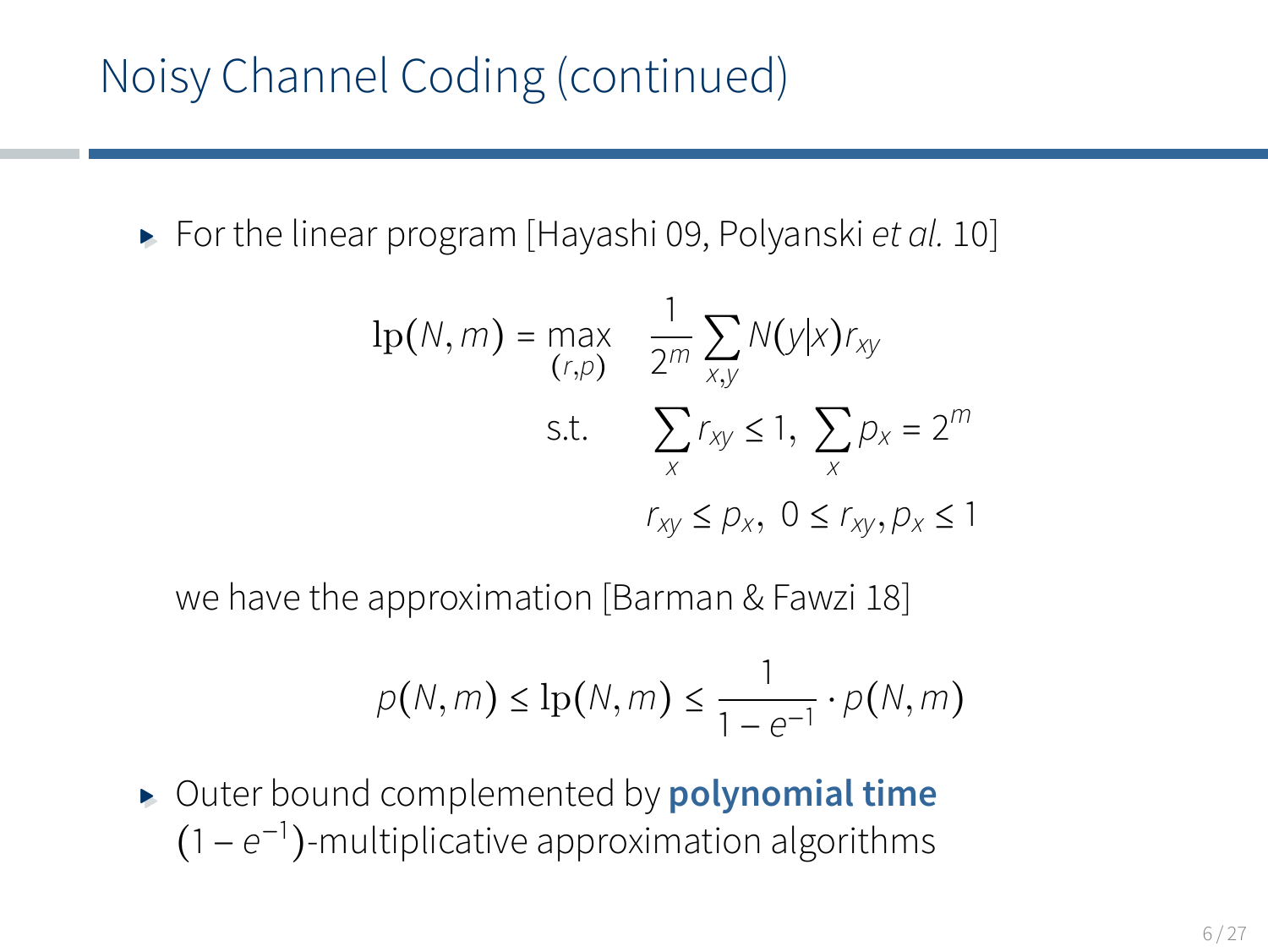### Quantum Noisy Channel Coding

▸ Main question: Similar results for quantum error correction? [Matthews 12, Leung & Matthews 15]



#### Quantum Error Correction

Find encoder *E* and decoder *D* to maximize quantum probability  $F(N, m)$  of retrieving *m* qubits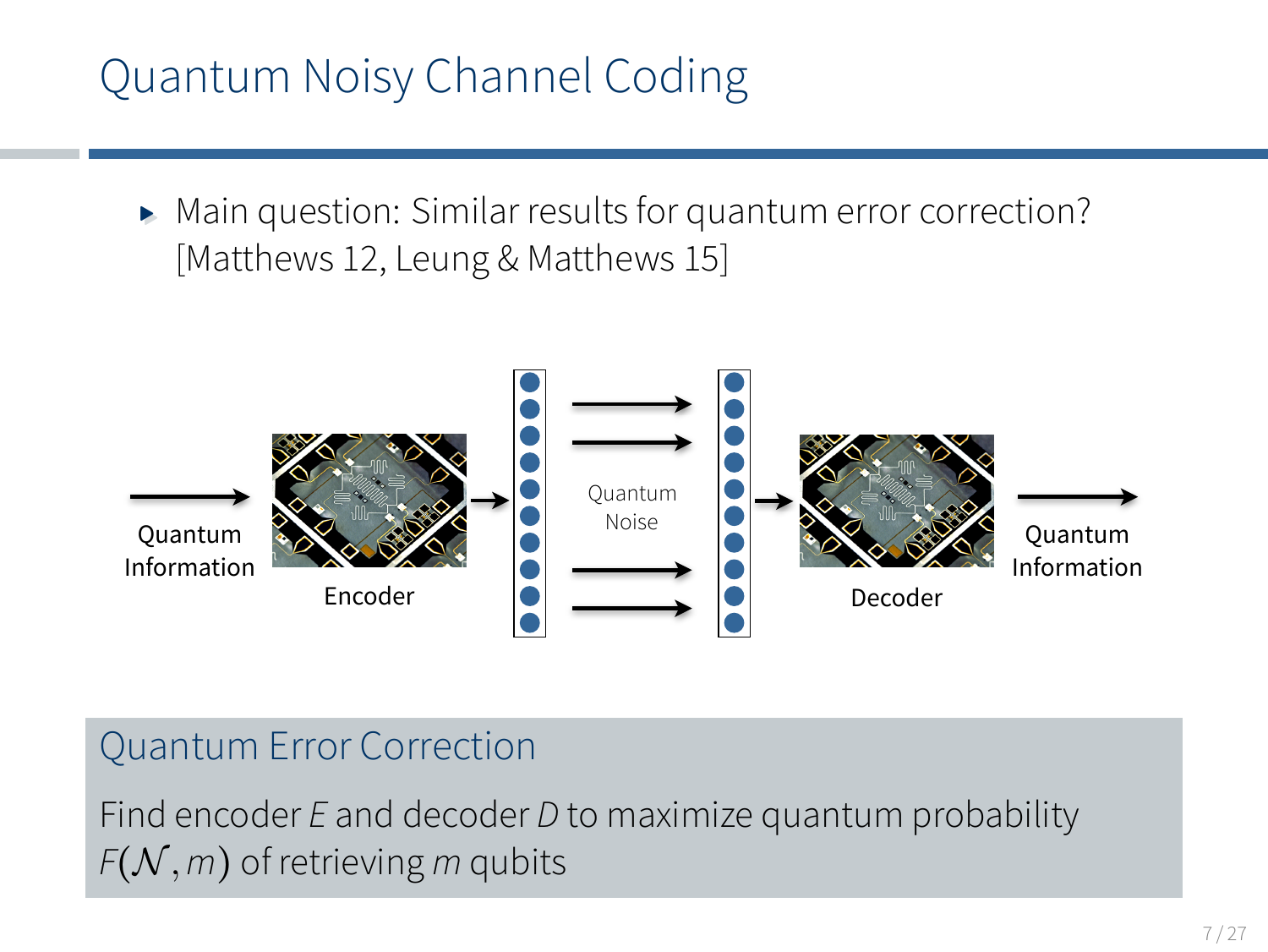▸ Near-term quantum devices are of small and intermediate scale



▸ Tailor-made **approximation algorithms** for encoder/ decoder?

Optimize Quantum Information Processing Develop mathematical toolbox rooted in optimization theory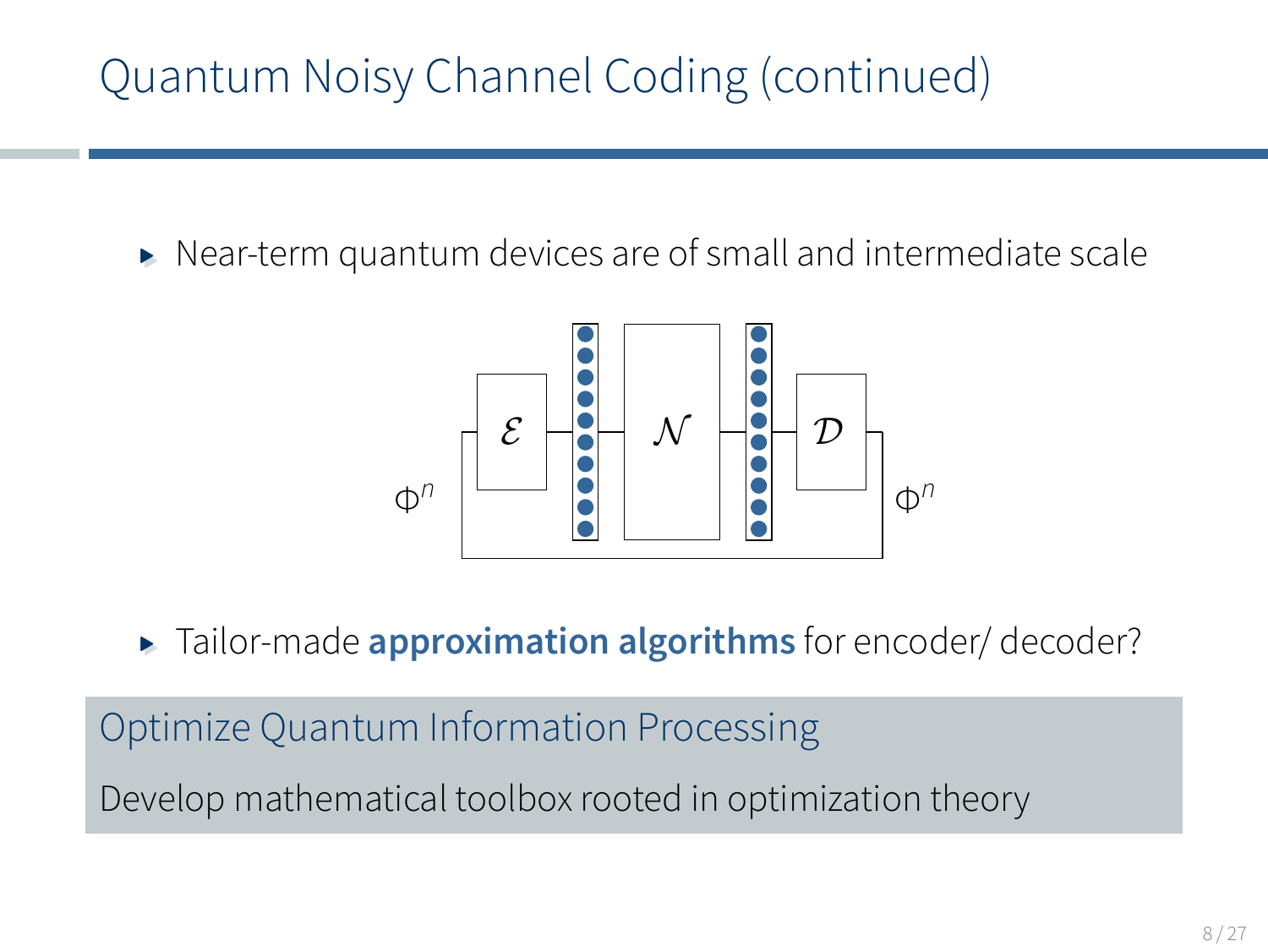

 $\triangleright$  *m* qubits with quantum noise model  $\mathcal N$  leads to **quantum channel fidelity**

$$
F(\mathcal{N}, m) := \max \quad F\left(\Phi^m, \left(\left(D \circ \mathcal{N} \circ \mathcal{E}\right) \otimes \mathcal{I}\right)(\Phi^m)\right)
$$
  
s.t.  $\mathcal{E}, \mathcal{D}$  quantum operations  
(+ physical constraints)

with fidelity  $F(\rho, \sigma) \coloneqq \|\sqrt{\rho}\sqrt{\sigma}\|_1^2$ .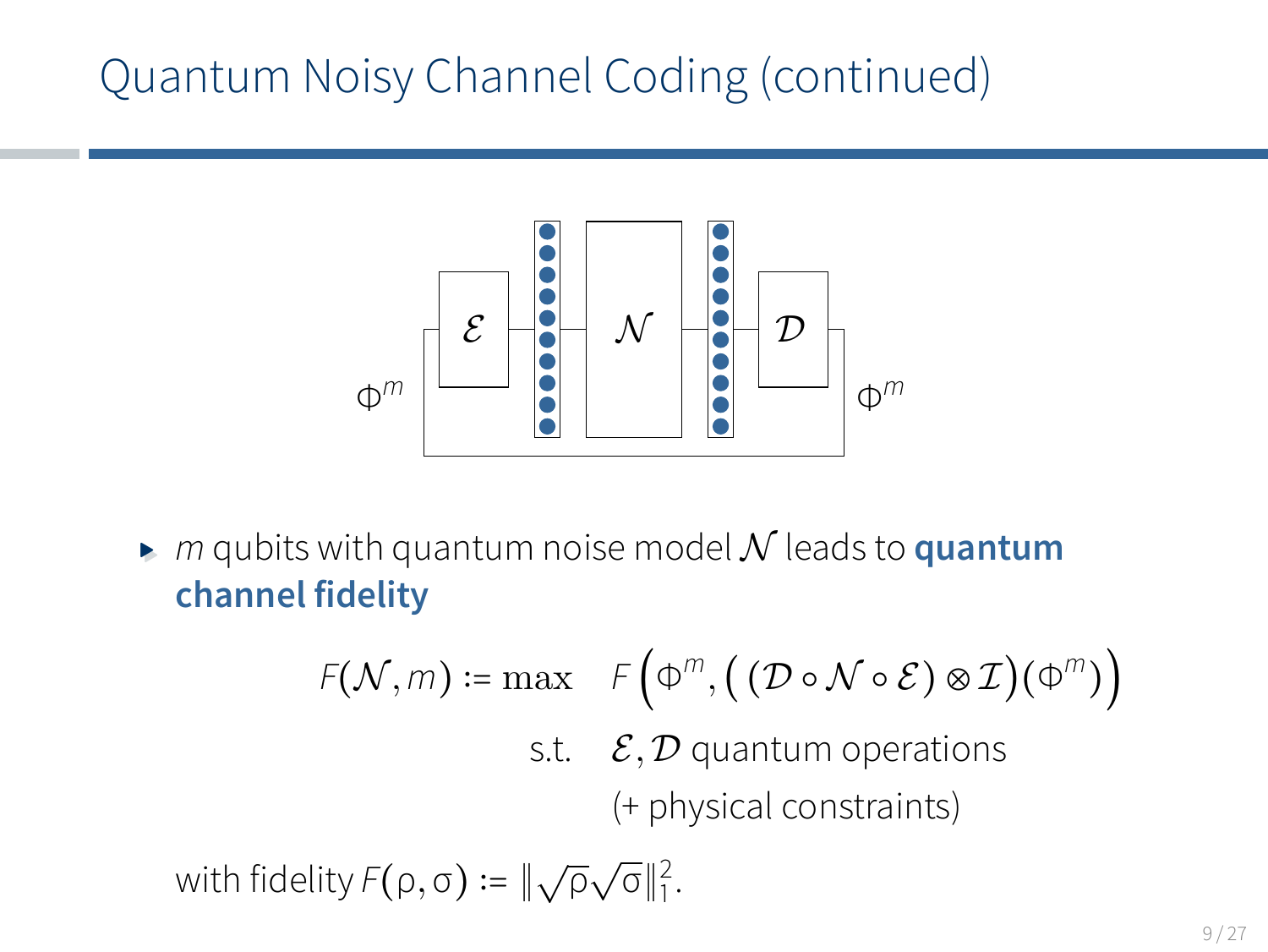▸ Via Choi-Jamiołkowski becomes **bilinear optimization**

$$
F(\mathcal{N}, m) = \max \quad d_{\bar{A}} d_B \cdot \text{Tr} \left[ \left( J_{\bar{A}B}^{\mathcal{N}} \otimes \Phi_{A\bar{B}} \right) \left( E_{A\bar{A}} \otimes D_{B\bar{B}} \right) \right]
$$
  
s.t.  $E_{A\bar{A}} \ge 0$ ,  $E_A = \frac{1_A}{d_A}$ ,  $D_{B\bar{B}} \ge 0$ ,  $D_B = \frac{1_B}{d_B}$ 

with product Choi states  $E_{A\overline{A}} \otimes D_{B\overline{B}}$  (where  $d_A = d_{\overline{B}} = 2^m$ ).

- ▸ At least as hard as classical problem, approximate solutions?
- ▸ **Inner bounds** on figure of merit via from any feasible solution via, e.g.,
	- ▸ physical intuition [Bennett *et al.* 96]
	- ▸ iterative see-saw methods [Reimpell & Werner 05]
- ▸ Main question: **Outer bounds**?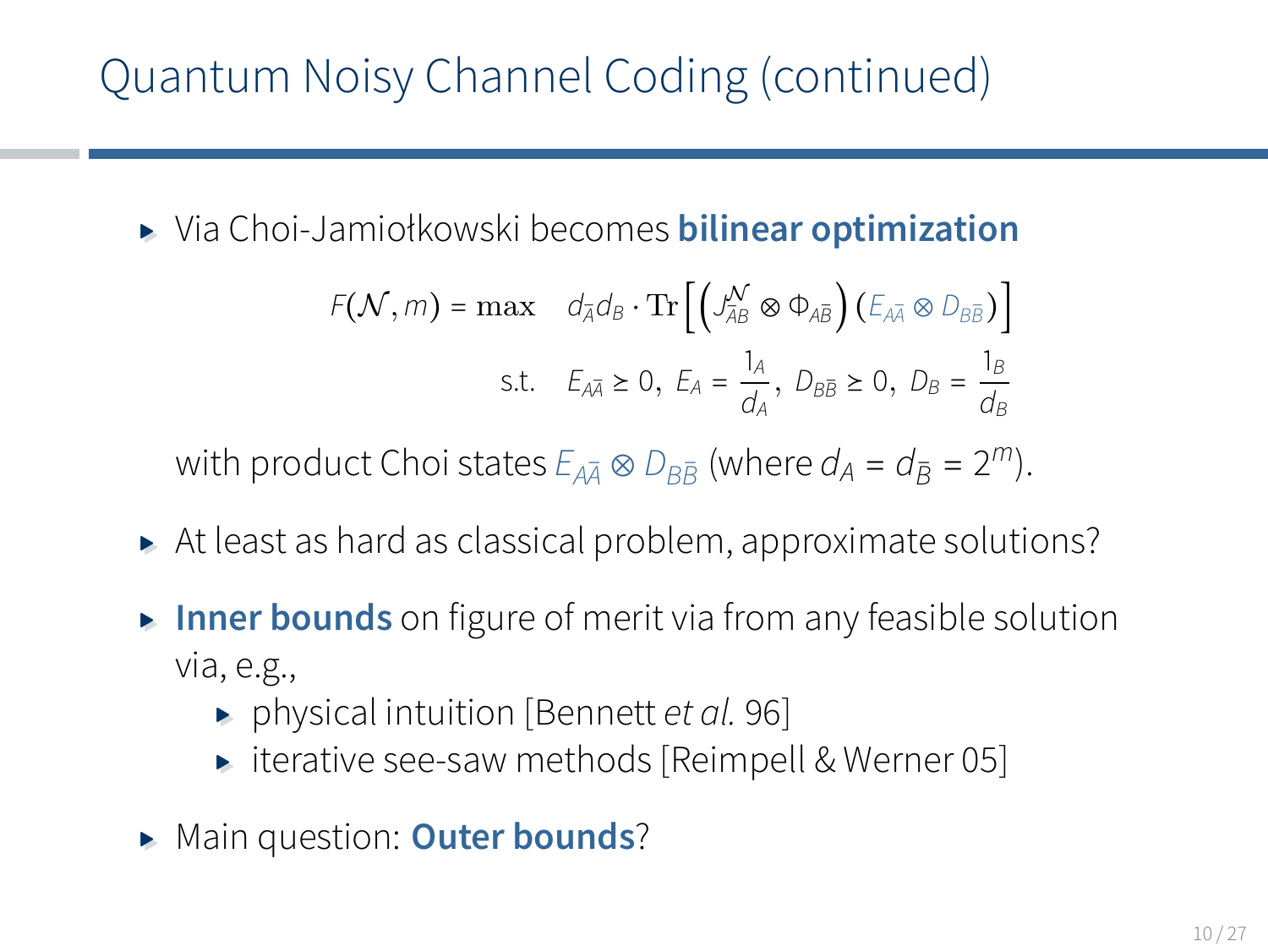▸ Quantum channel fidelity stays the same with free shared randomness assistance

$$
F(\mathcal{N}, n) = \max \quad d_{\bar{A}} d_B \cdot \text{Tr} \left[ \left( J_{\bar{A}B}^{\mathcal{N}} \otimes \Phi_{A\bar{B}} \right) \left( \sum_{i \in I} p_i E_{A\bar{A}}^i \otimes D_{B\bar{B}}^i \right) \right]
$$
  
s.t.  $p_i \ge 0$ ,  $\sum_{i \in I} p_i = 1$   
 $E_{A\bar{A}}^i \ge 0$ ,  $D_{B\bar{B}}^i \ge 0$ ,  $E_A^i = \frac{1_A}{d_A}$ ,  $D_B^i = \frac{1_B}{d_B}$   $\forall i \in I$ 

and leads to separable Choi states  $\sum_{i\in I} p_i E_{A\overline{A}}^i \otimes D_{B\overline{B}}^i$ .

- ▸ Idea: Find outer approximations on the set of **separable Choi states** SEP<sub>N</sub>( $A\bar{A}$ *BB*)
- ▸ NB: Strong hardness for quantum separability problem known [Barak *et al.* 12]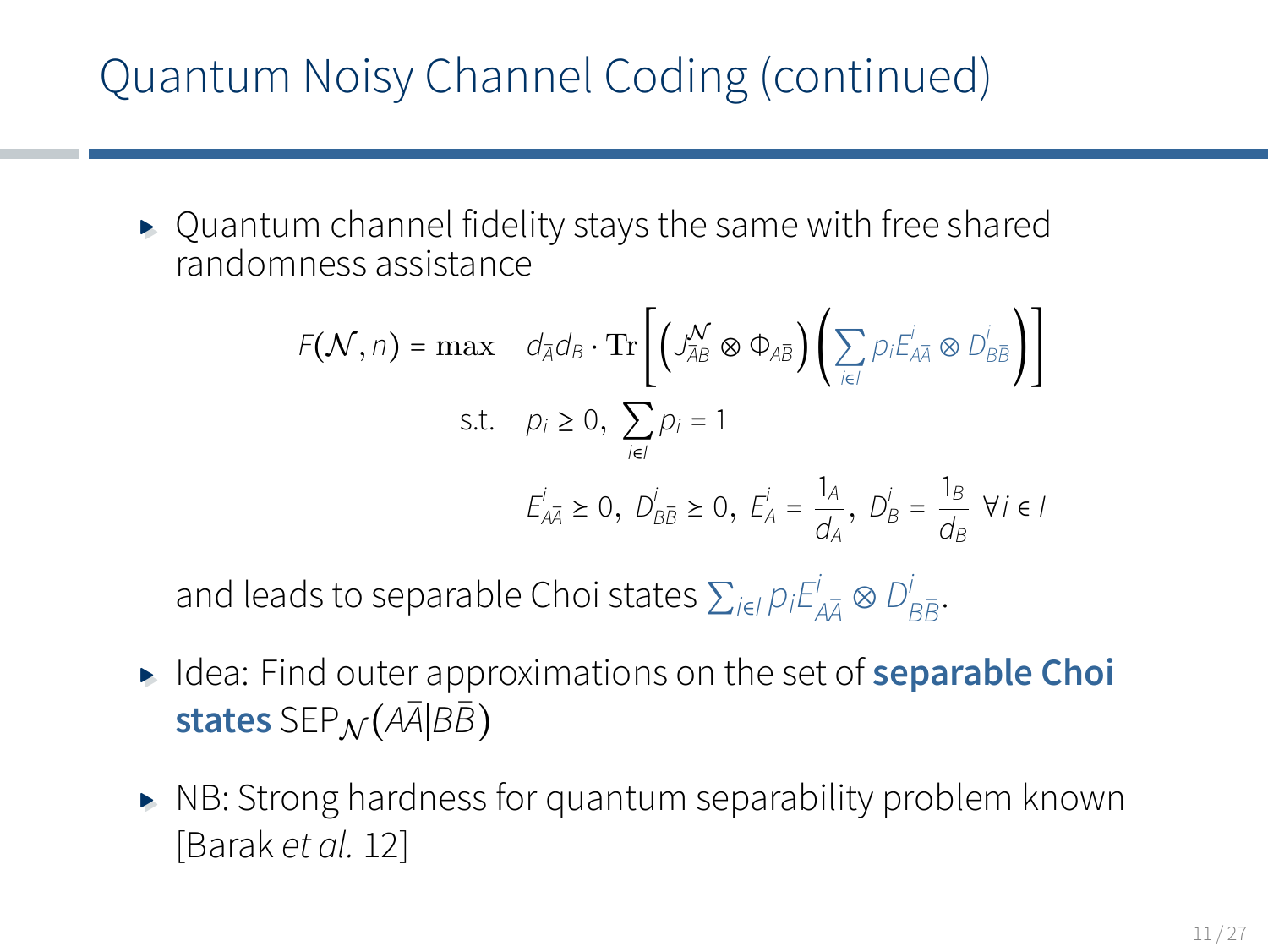De Finetti Theorems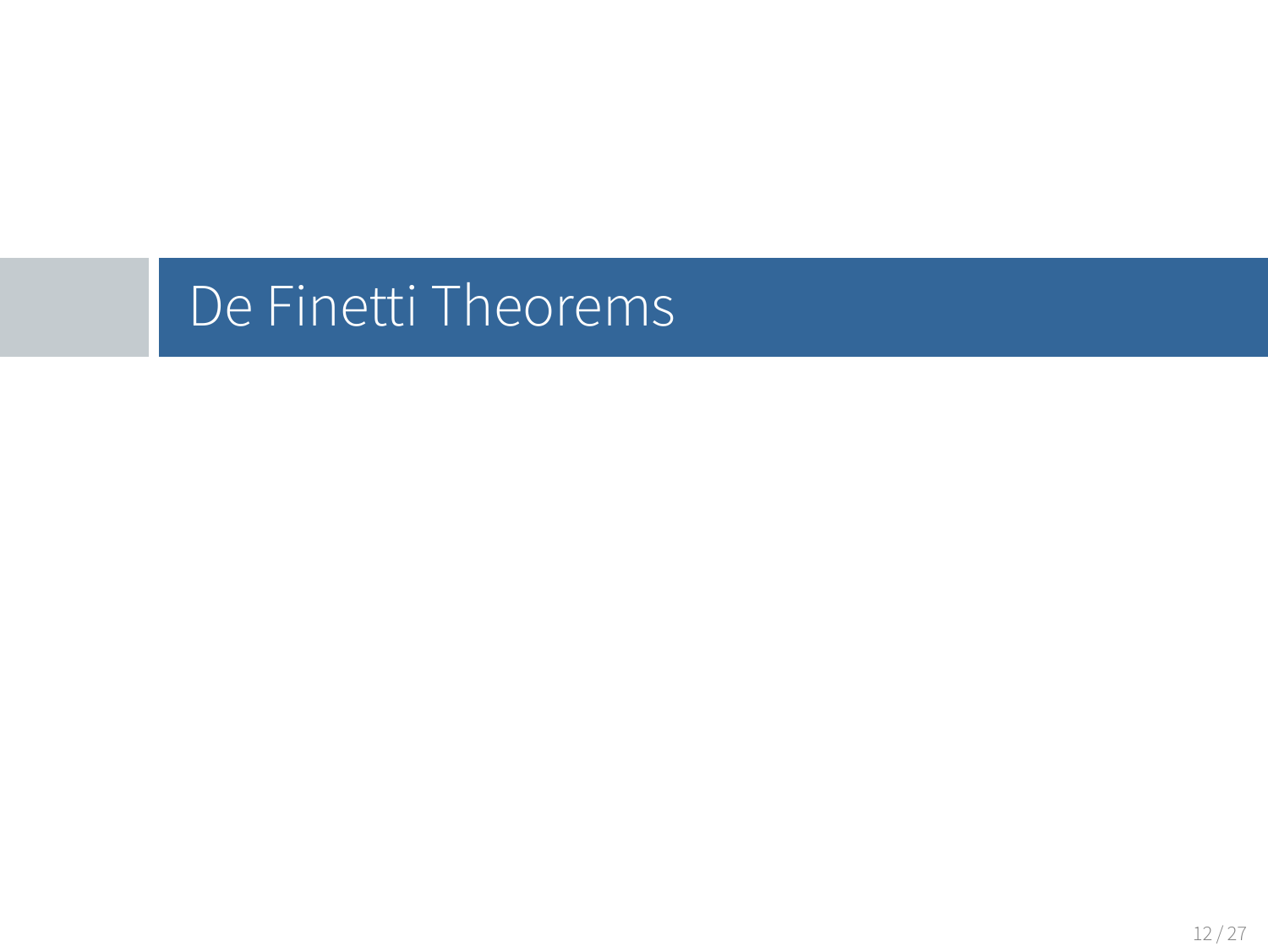### Monogamous Entanglement

▸ Quantum states <sup>ρ</sup>*AB* are called *<sup>k</sup>***-shareable** if

$$
\rho_{AB_1^k} \equiv \rho_{AB_1\cdots B_k} \text{ with } \rho_{AB_j} = \rho_{AB} \ \forall j \in [k]
$$

⇒ characterizes separable states [Stoermer 69, Doherty *et al.* 02]

#### De Finetti for Quantum States

For *k*-shareable quantum states  $ρ<sub>AB</sub>$  we have that [Christandl *et al.* 07]

$$
\left\| \rho_{AB} - \sum_{i \in I} p_i \sigma_A^i \otimes \omega_B^i \right\|_1 \leq \frac{d_B^2}{k}
$$

with probabilities  $\{p_i\}_{i\in I}$  and quantum states  $\sigma_A^i, \omega_B^i$  ∀*i* ∈ *I*.

 $▶ \text{ Use } \rho_{AB_1^k} = (\mathcal{I}_A \otimes \pi_{B_1^k})(\rho_{AB_1^k}) \text{ for } \pi_{B_1^k} \in \mathfrak{S}_k \text{ -- the symmetric group}$ of *k* elements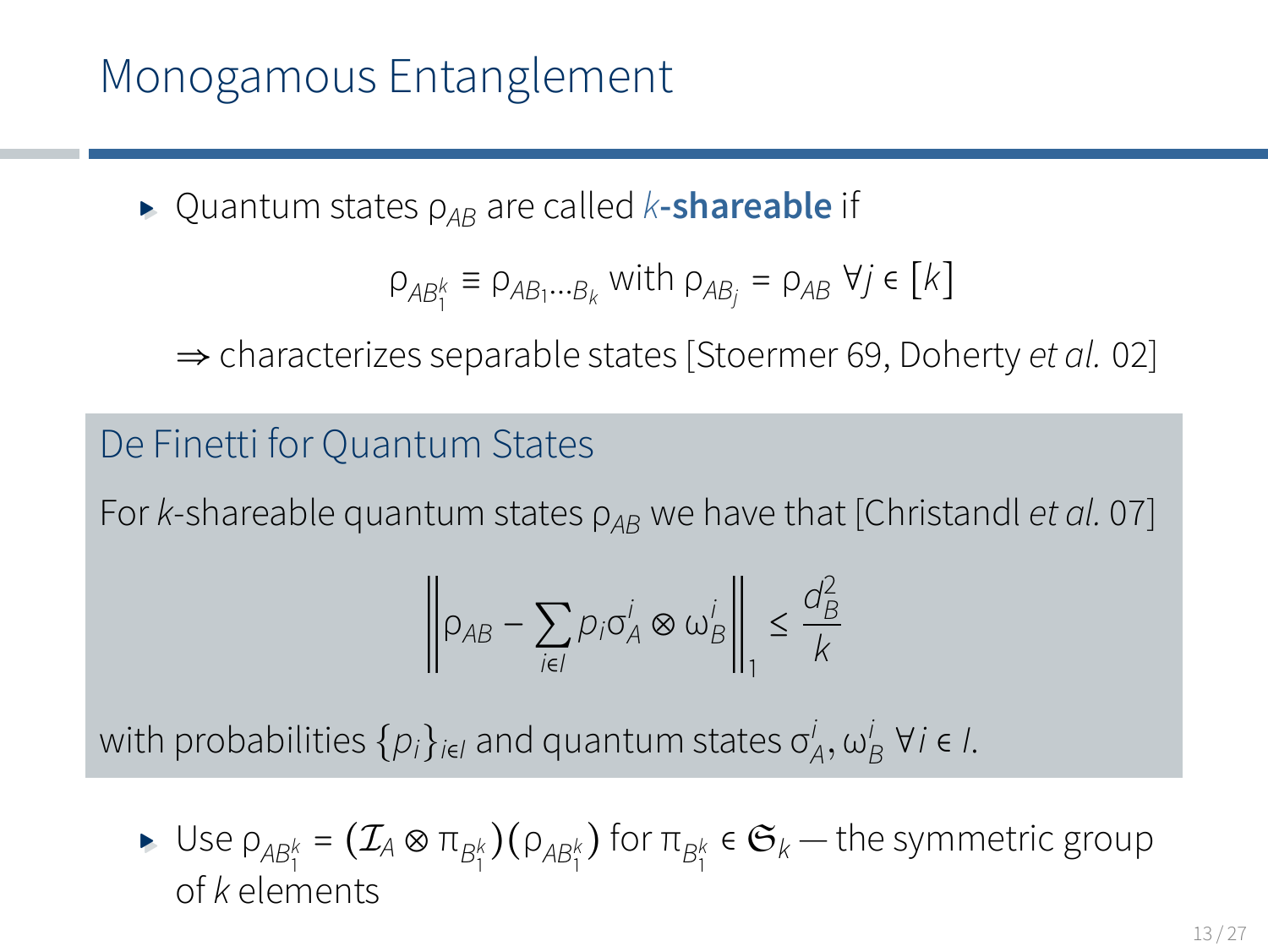#### De Finetti for Choi States

For states 
$$
\rho_{A\bar{A}(B\bar{B})_1^k}=(\mathcal{I}_{A\bar{A}}\otimes \pi_{\left(B\bar{B}\right)_1^k})(\rho_{A\bar{A}(B\bar{B})_1^k})
$$
  $\forall \pi_{\left(B\bar{B}\right)_1^k}\in \mathfrak{S}_k$  with

$$
\rho_{A(B\bar{B})_1^k} = \frac{1_A}{d_A} \otimes \rho_{(B\bar{B})_1^k}
$$
 and  $\rho_{(B\bar{B})_1^{k-1}B_k} = \rho_{(B\bar{B})_1^{k-1}} \otimes \frac{1_{B_k}}{d_B}$ 

we have that

$$
\left\|\rho_{A\bar{A}B\bar{B}}-\sum_{i\in I}\rho_i\sigma_{A\bar{A}}^i\otimes\omega_{B\bar{B}}^i\right\|_1\leq\sqrt{\frac{\text{poly}(d)}{k}}\quad\text{for }\sigma_A^i=\frac{1_A}{d_A},\omega_B^i=\frac{1_B}{d_B}\ \forall i\in I.
$$

► Non-signalling:  $A \rightarrow (B\overline{B})_1^k$  and  $B_k \rightarrow (B\overline{B})_1^{k-1}$  [Duan & Winter 16]

► Set of *k*-shareable Choi states SH<sup>*k*</sup> ( $\overline{A}|\overline{B}\overline{B}$ ) characterizes set of separable Choi states SEP<sub>N</sub> (AA<sup>*A*<sup>*BB*</sup>)</sub></sup>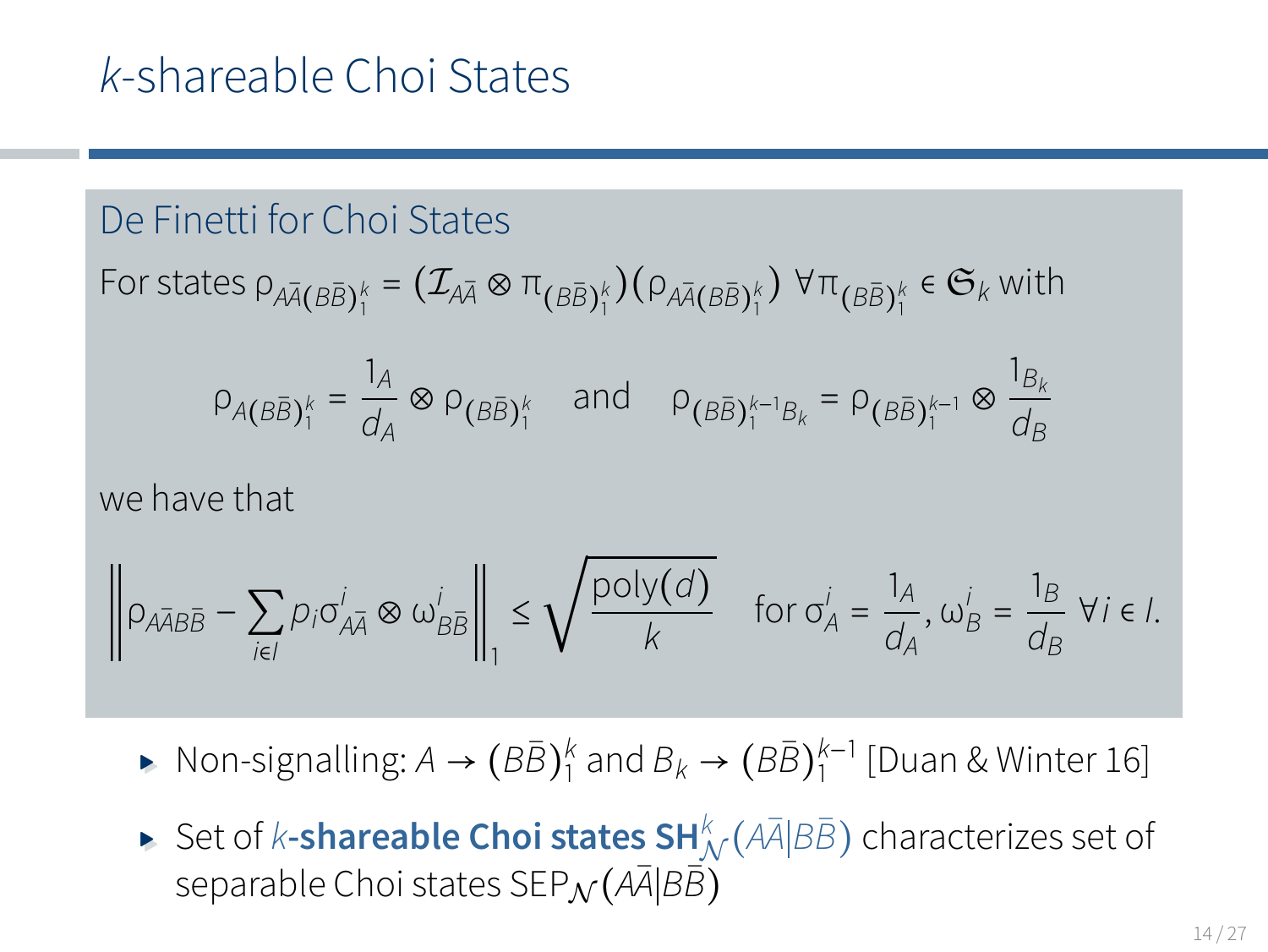#### De Finetti for Quantum Channels

For quantum channels with

$$
\mathcal{N}_{AB_1^k\rightarrow \overline{A}\overline{B}_1^k}\left(\left(\mathcal{I}_A\otimes \pi_{B_1^k}\right)(\cdot)\right)=\left(\mathcal{I}_A\otimes \pi_{\overline{B}_1^k}\right)\left(\mathcal{N}_{AB_1^k\rightarrow \overline{A}\overline{B}_1^k}(\cdot)\right)\ \forall \pi_{B_1^k}, \pi_{\overline{B}_1^k}\in \mathfrak{S}_k
$$
\n
$$
\operatorname{Tr}_{\overline{A}}\left[\mathcal{N}_{AB_1^k\rightarrow \overline{A}\overline{B}_1^k}(\cdot)\right]=\operatorname{Tr}_{\overline{A}}\left[\mathcal{N}_{AB_1^k\rightarrow \overline{A}\overline{B}_1^k}\left(\frac{1_A}{d_A}\otimes \operatorname{Tr}_A[\cdot]\right)\right]
$$
\n
$$
\operatorname{Tr}_{\overline{B}_k}\left[\mathcal{N}_{AB_1^k\rightarrow \overline{A}\overline{B}_1^k}(\cdot)\right]=\operatorname{Tr}_{\overline{B}_k}\left[\mathcal{N}_{AB_1^k\rightarrow \overline{A}\overline{B}_1^k}\left(\operatorname{Tr}_{B_k}[\cdot]\otimes \frac{1_{B_k}}{d_B}\right)\right]
$$

we have that

$$
\left\| \mathcal{N}_{AB \to \overline{A} \overline{B}} - \sum_{i \in I} p_i \mathcal{E}_{A \to \overline{A}}^i \otimes \mathcal{D}_{B \to \overline{B}}^i \right\|_{\diamondsuit} \leq \sqrt{\frac{\textnormal{poly}(d)}{k}}
$$

with probabilities  $\{p_i\}_{i\in I}$  and  $\mathcal{E}^i_{A\to \bar{A}}, \mathcal{D}^i_{B\to \bar{B}}$  quantum channels ∀*i* ∈ *I*.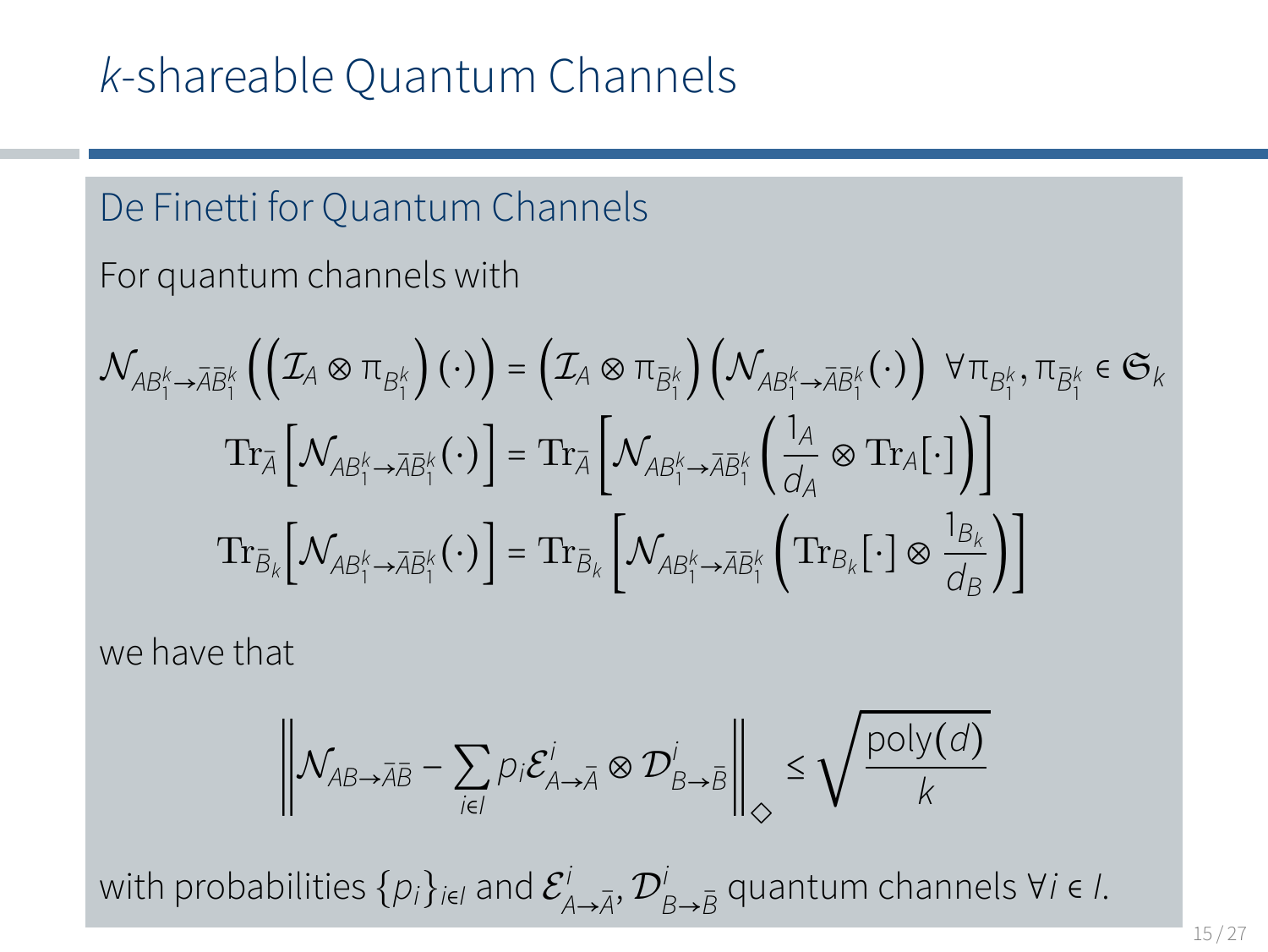Application: Noisy Channel Coding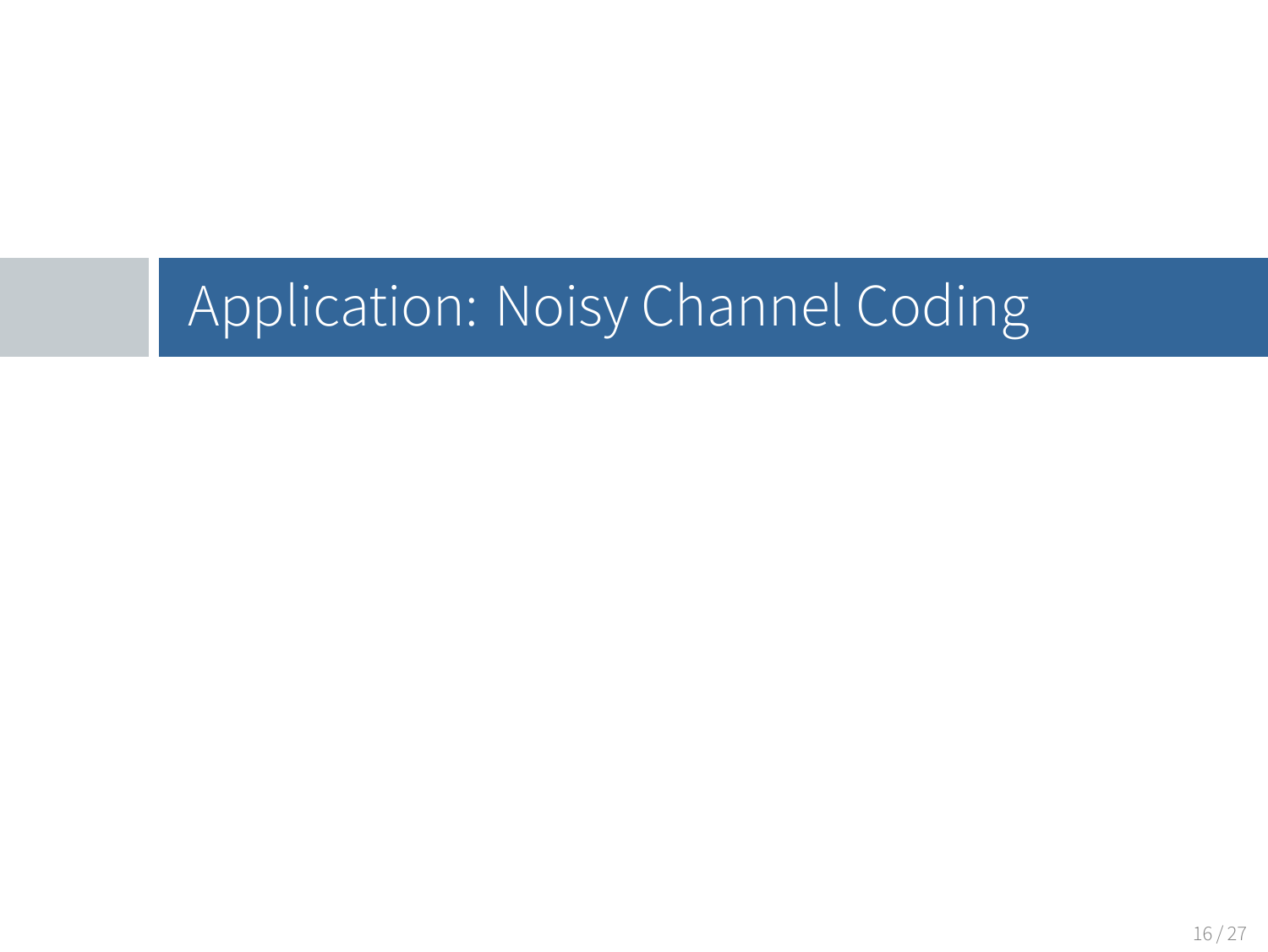▸ Shared randomness assisted version

$$
F(\mathcal{N}, m) = \max \quad d_{\bar{A}}d_{B} \cdot \text{Tr}\left[\left(\mathcal{J}_{\bar{A}B}^{\mathcal{N}} \otimes \Phi_{A\bar{B}}\right)\left(\sum_{i\in I} p_{i}\dot{\mathcal{E}}_{A\bar{A}} \otimes D_{B\bar{B}}^{i}\right)\right]
$$
  
s.t.  $p_{i} \ge 0$ ,  $\sum_{i\in I} p_{i} = 1$   

$$
\mathcal{E}_{A\bar{A}}^{i} \ge 0, \ D_{B\bar{B}}^{i} \ge 0, \ \mathcal{E}_{A}^{i} = \frac{1_{A}}{d_{A}}, \ D_{B}^{i} = \frac{1_{B}}{d_{B}} \ \forall i \in I
$$

- ► Idea: Approximate separable Choi states  $\sum_{i\in I} p_i E_{A\overline{A}}^i \otimes D_{B\overline{B}}^i$  by  $k$ -shareable Choi states  $W_{A\bar{A}(B\bar{B})^k_1}$
- ▸ *<sup>k</sup>*-shareable has **semi-definite representation**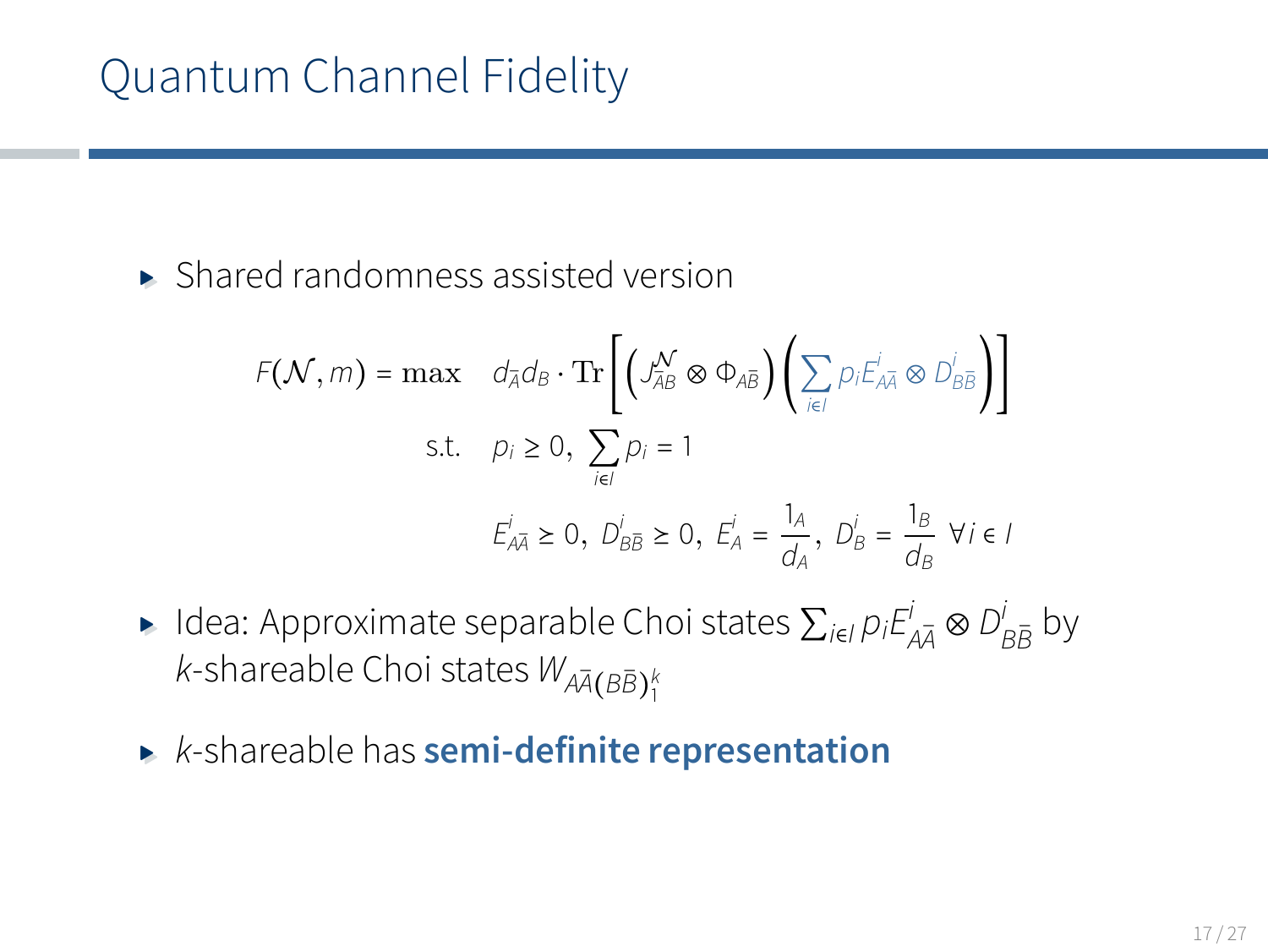### Outer Bound Approximations

#### ▸ **Efficiently computable** semi-definite program outer bounds

$$
\operatorname{sdp}_{k}(\mathcal{N}, m) := \max \quad d_{\tilde{A}}d_{B} \cdot \operatorname{Tr} \left[ \left( \mathcal{N}_{\bar{A} \to B_{1}} \left( \Phi_{\bar{A} \bar{A}} \right) \otimes \Phi_{A \bar{B}_{1}} \right) W_{A \bar{A} B_{1} \bar{B}_{1}} \right]
$$
\n
$$
\text{s.t.} \quad W_{A \bar{A} \left( B \bar{B} \right)_{1}^{k}} \ge 0, \text{ Tr} \left[ W_{A \bar{A} \left( B \bar{B} \right)_{1}^{k}} \right] = 1, \ W_{A \bar{A} \left( B \bar{B} \right)_{1}^{k}} = \left( \mathcal{I}_{A \bar{A}} \otimes \pi_{\left( B \bar{B} \right)_{1}^{k}} \right) \left( W_{A \bar{A} \left( B \bar{B} \right)_{1}^{k}} \right)
$$
\n
$$
W_{A \left( B \bar{B} \right)_{1}^{k}} = \frac{1_{A}}{2^{m}} \otimes W_{\left( B \bar{B} \right)_{1}^{k}} W_{A \bar{A} \left( B \bar{B} \right)_{1}^{k-1} B_{k}} = W_{A \bar{A} \left( B \bar{B} \right)_{1}^{k-1}} \otimes \frac{1_{B_{k}}}{B_{k}}
$$
\n
$$
\text{PPT} \left( A \bar{A} : \left( B \bar{B} \right)^{k} \right) \ge 0 \quad \text{(positive partial transpose)}
$$

▸ With **approximation guarantee** to quantum channel fidelity

$$
|\text{spd}_k(\mathcal{N},m) - F(\mathcal{N},m)| \leq \sqrt{\frac{\text{poly}(d)}{k}}
$$

▸ Previous: [Matthews 12, Leung & Matthews 15, Tomamichel *et al.* 16, Wang *et al.* 16/17] and [Rozpedek *et al.* 18, Kaur *et al.* 18]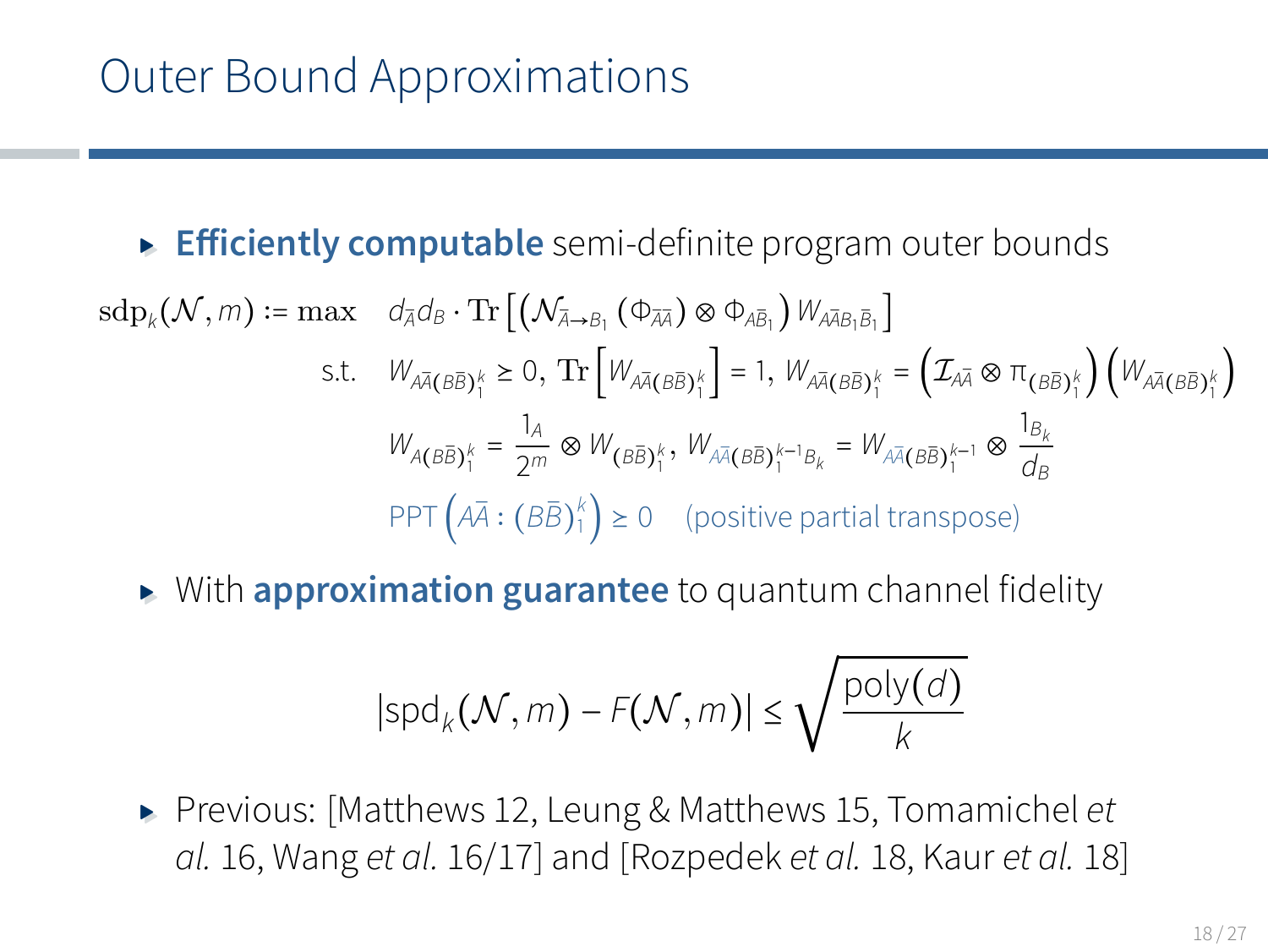# Certifying Optimality of Relaxations

▸ Compare classical linear program relaxation [Barman & Fawzi 18]

$$
p(N,m) \leq \ln(N,m) \leq \frac{1}{1-e^{-1}} \cdot p(N,m)
$$

▶ No finite approximation guarantee for  $F(N, m)$  ≤  $\mathrm{sdp}_k(N, m)$ 

#### Rank Loop Conditions

If for *k* ∈ N there exists *l* ∈ N such that

$$
\mathrm{rank}\left(\mathcal{W}_{A\bar{A}(B\bar{B})_1^k}\right)\leq \max\left\{\mathrm{rank}\left(\mathcal{W}_{A\bar{A}(B\bar{B})_1^l}\right), \mathrm{rank}\left(\mathcal{W}_{\left(B\bar{B}\right)_1^{k-l}}\right)\right\}
$$

then we have equality  $\text{sdp}_k(\mathcal{N}, m) = \text{F}(\mathcal{N}, m)$ 

▸ Proof via [Navascués *et al.* 09]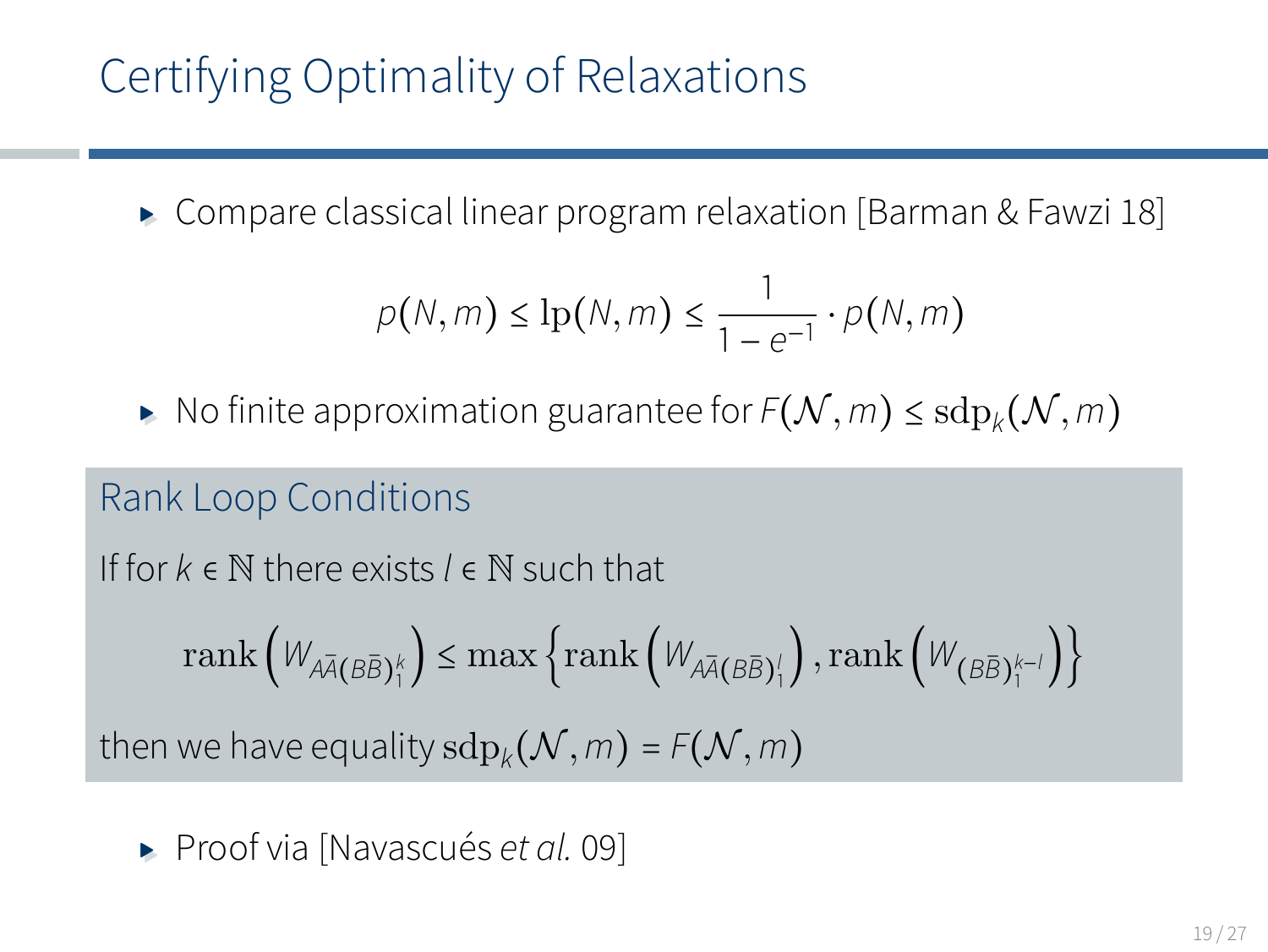▸ Uniform noise corresponds to **qubit depolarizing channel**

$$
\operatorname{Dep}_p: \rho \mapsto \rho \cdot \frac{1_B}{2} + (1 - \rho) \cdot \rho \quad \text{with } \rho \in [0, 4/3].
$$

#### **Ouestion**

What is the optimal code for reliably storing *m* = 1 qubit in noisy 5 qubit quantum memory, that is,  $\rho\left(\text{Dep}_{\rho}^{\otimes 5},1\right)$  = ?

▸ Analytical [Bennett *et al.* 96] as well as see-saw [Reimpell & Werner 05] lower bounds, our work upper bounds

$$
\rho\left(\text{Dep}^{\otimes 5}_{\rho},1\right) \leq \text{sdp}_k\left(\text{Dep}^{\otimes 5}_{\rho},1\right)
$$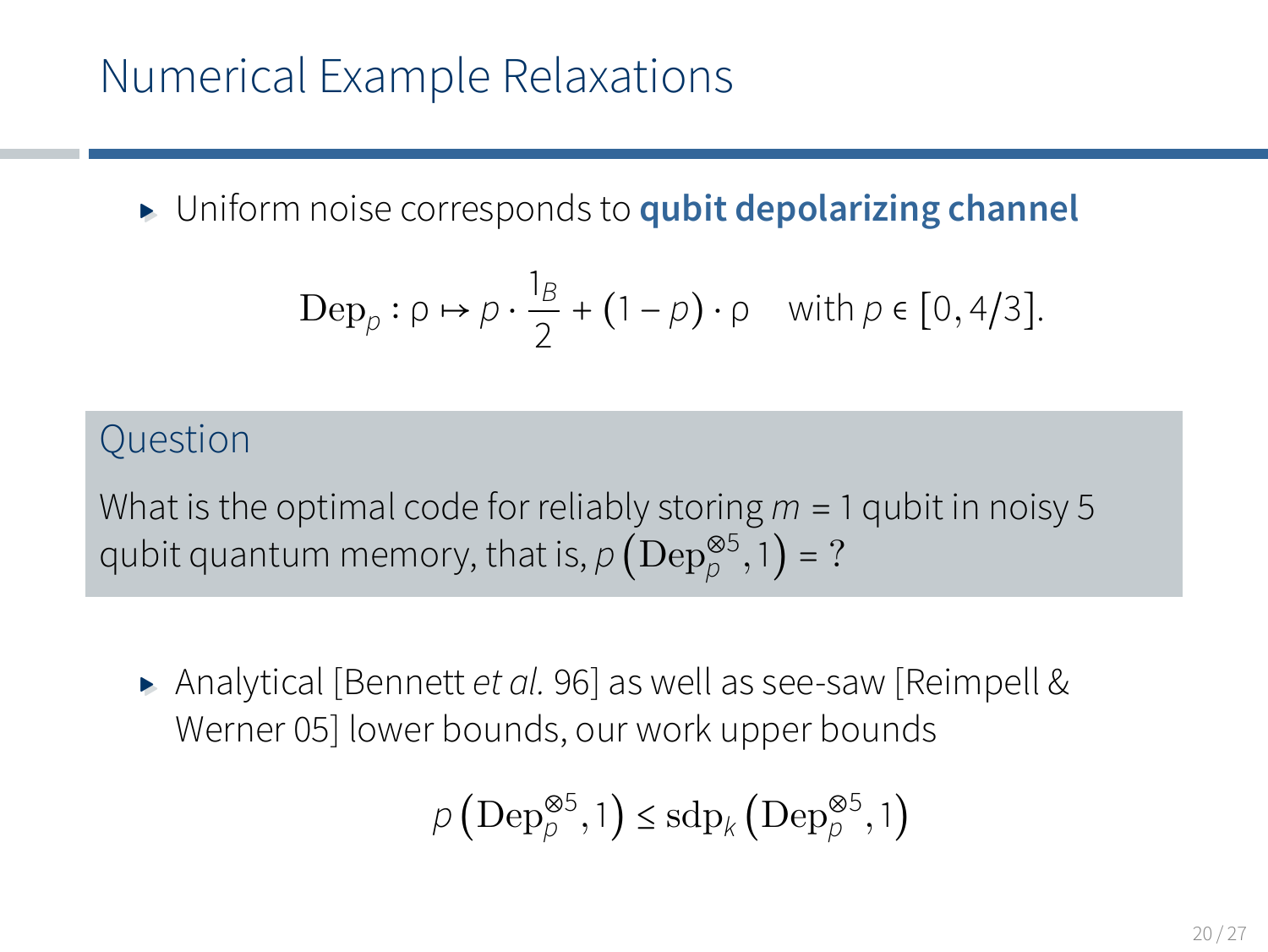### Numerical Example Relaxations (continued)

▸ Exploiting symmetries for analytical **dimension reduction** for first level  $\mathrm{sdp}_{1}\left(\mathrm{Dep}_{\rho}^{\otimes 5},1\right)$  [Wang *et al.* 16/17] gives



▸ *<sup>p</sup>* <sup>∈</sup> [1*,* <sup>4</sup>/3] [Reimpell & Werner 05] optimal, *<sup>p</sup>* <sup>∈</sup> [0*,* <sup>0</sup>*.*18] room for improved codes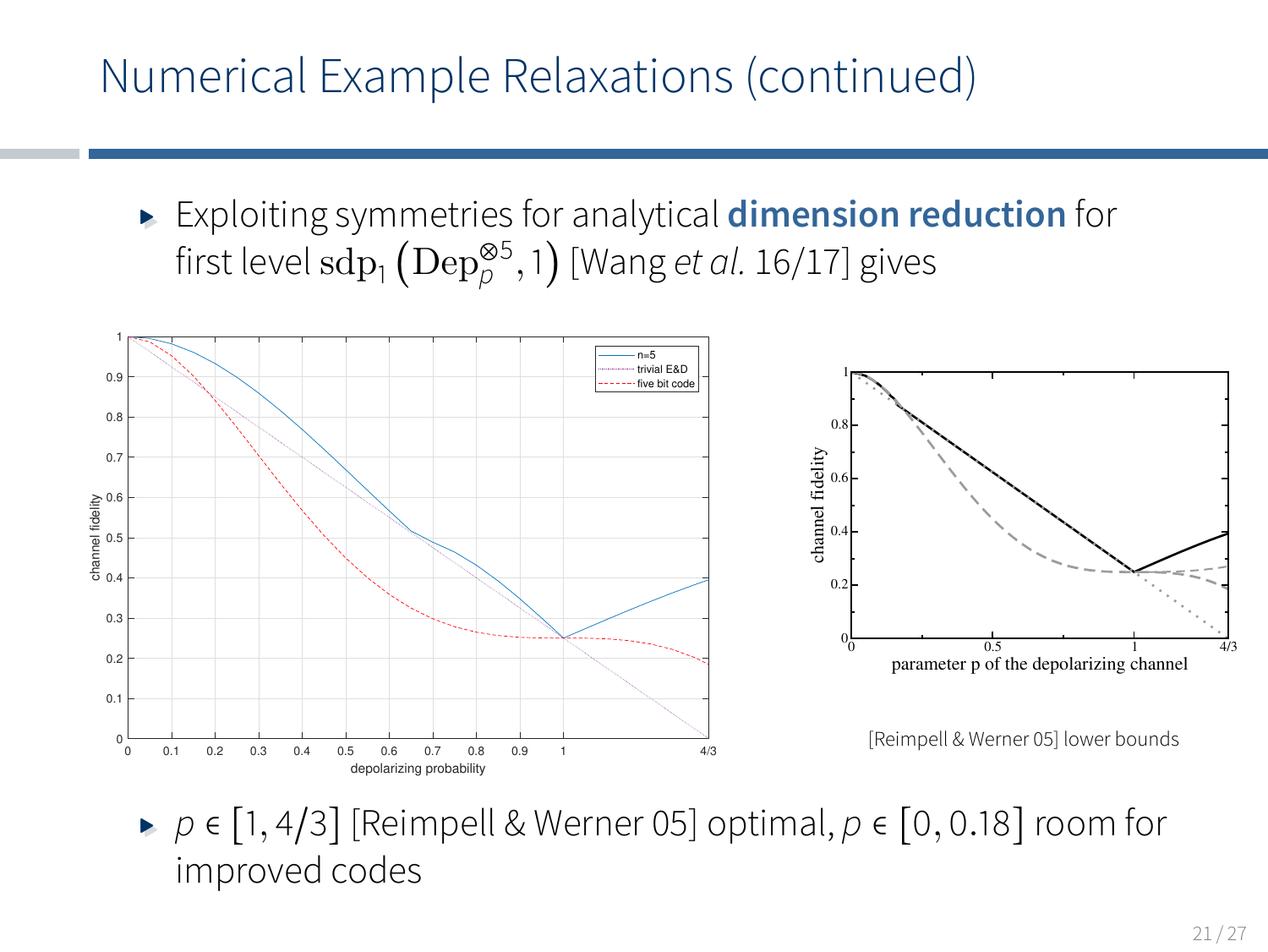# Conclusion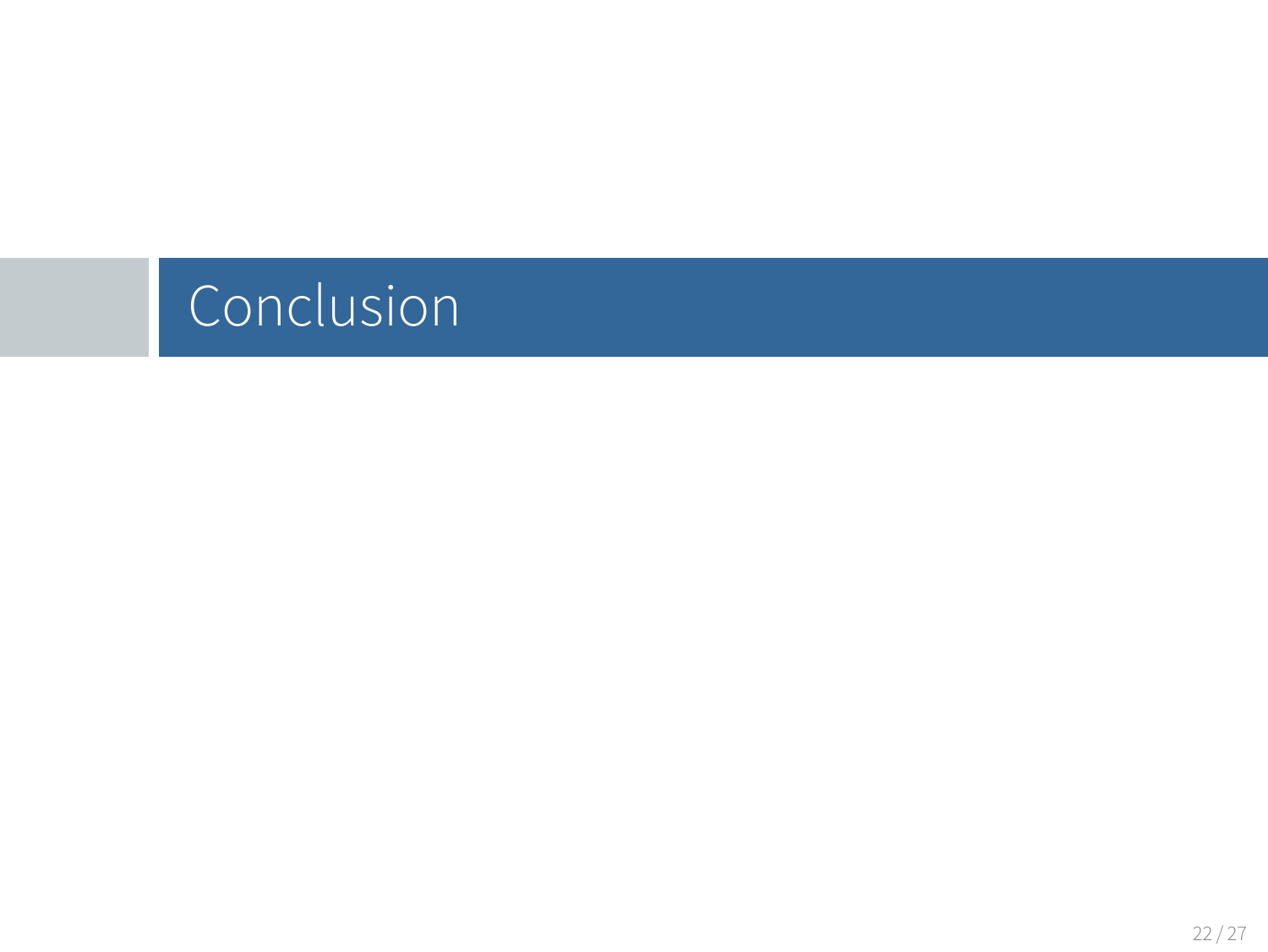### Conclusion

- ▸ Quantum noisy channel coding (one-shot) via **de Finetti theorem for quantum channels**
- ▸ Optimization theory tools to numerically study quantum error correction for practical settings
- ▸ Variations possible, e.g., classical communication assistance, physical constraints

#### Open Questions

- ▸ Numerics via dimension reduction? Polynomial size + symdpoly numerics [Rosset]?
- ▸ Settings with **provably good quantum meta-converse**?
- ▸ Optimal quantum de Finetti: dimension dependence, minimal conditions?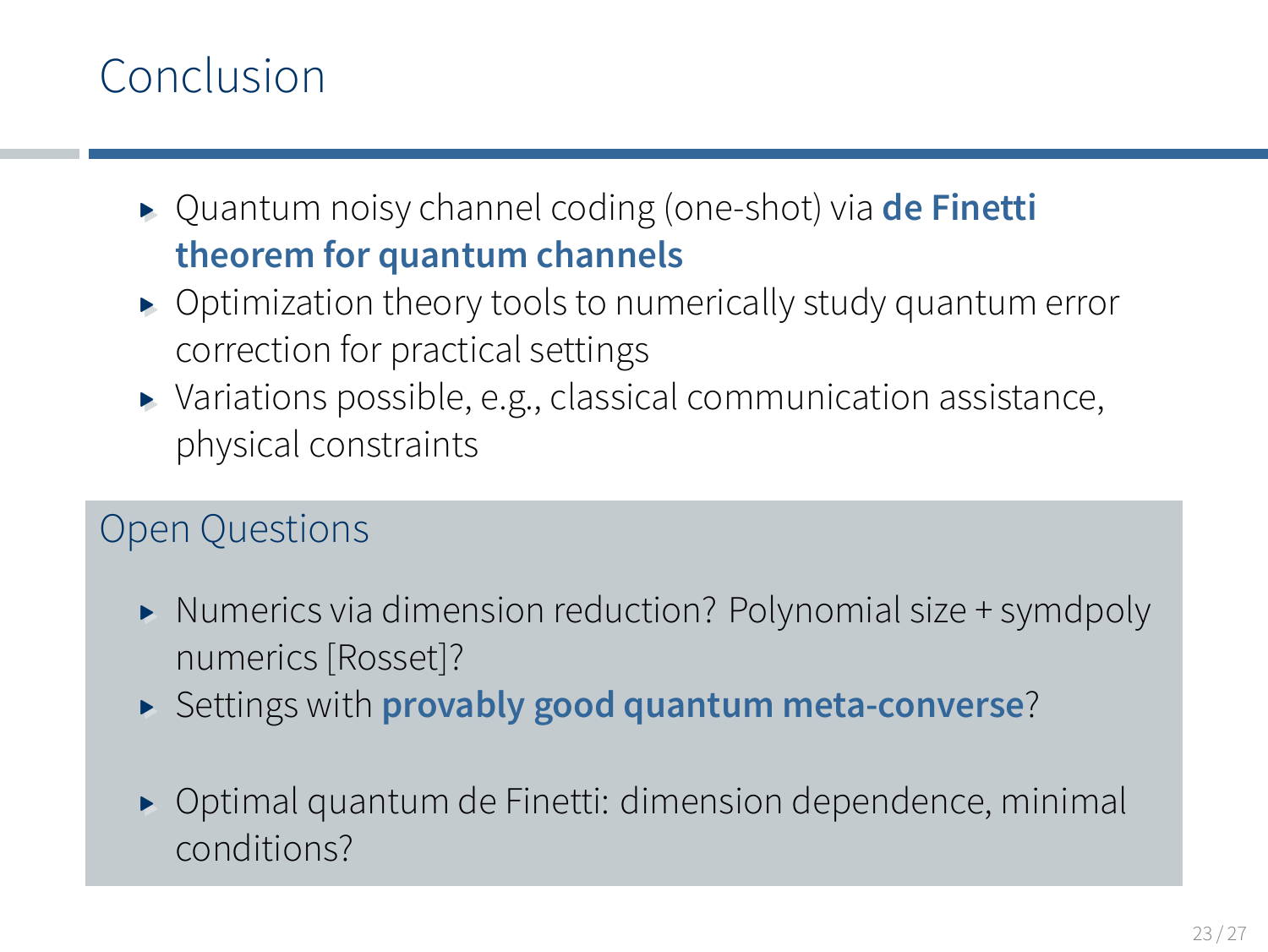Proofs Ideas (board)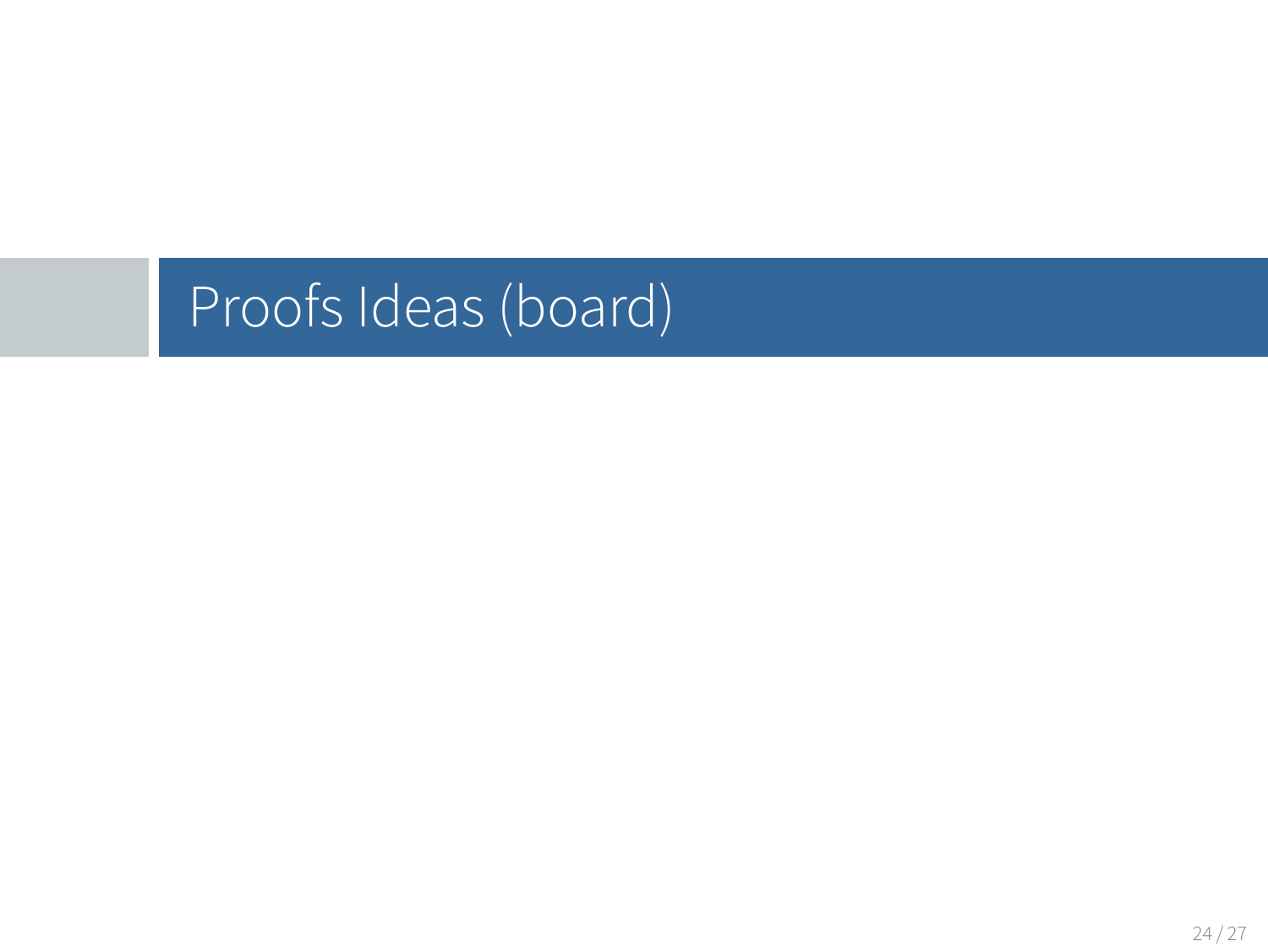Let  $\rho_{A\bar{A}(B\bar{B})_1^k}$  be quantum states such that for  $\pi\in\mathfrak{S}_k$ 

$$
\rho_{A\overline{A}(B\overline{B})_1^k} = (\mathcal{I}_{A\overline{A}} \otimes \pi_{\left(B\overline{B}\right)_1^k}) (\rho_{A\overline{A}(B\overline{B})_1^k})
$$

$$
\rho_{A(B\overline{B})_1^k} = \frac{1_A}{d_A} \otimes \rho_{\left(B\overline{B}\right)_1^k}
$$

$$
\rho_{\left(B\overline{B}\right)_1^{k-1}B_k} = \rho_{\left(B\overline{B}\right)_1^{k-1}} \otimes \frac{1_{B_k}}{d_B}.
$$

Then, we have that

$$
\left\|\rho_{A\overline{A}B\overline{B}}-\sum_{i\in I}p_i\sigma_{A\overline{A}}^i\otimes\omega_{B\overline{B}}^i\right\|_1\leq \sqrt{\frac{\text{poly}(d)}{k}}
$$

with probabilities  $\{p_i\}_{i\in I}$  and  $\sigma_A^i = \frac{1_A}{d_A^i}$  $\frac{1_A}{d_A}$ ,  $\omega_B^i = \frac{1_B}{d_B}$ *dB* ∀*i* ∈ *I*.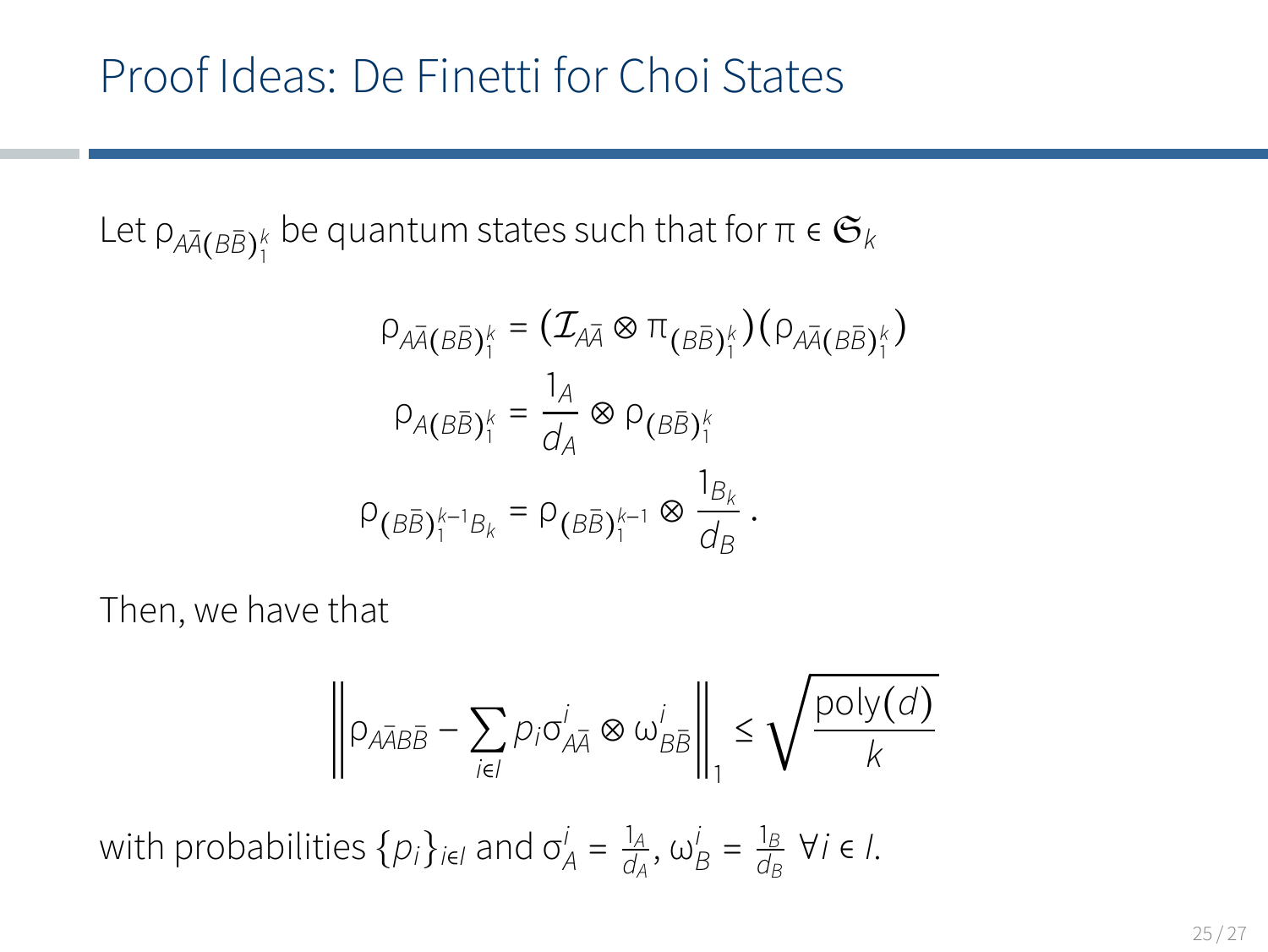Let  $\rho_{AB_1^k}$  be quantum states,  $\Lambda_{A\to C_A}, \Gamma_{B\to C_B}$  linear maps, and  $X_{C_A}, Y_{C_B}$ operators such that for  $π ∈ G_k$ 

$$
\left(\mathcal{I}_A \otimes \pi_{B_1^k}\right)(\rho_{AB_1^k}) = \rho_{AB_1^k} \qquad k\text{-shareable on } B
$$
\n
$$
\left(\Lambda_{A \to C_A} \otimes \mathcal{I}_{B_1^k}\right)(\rho_{AB_1^k}) = X_{C_A} \otimes \rho_{B_1^k} \qquad \text{linear constraint on } A
$$
\n
$$
\Gamma_{B_k \to C_B}(\rho_{B_1^n}) = \rho_{B_1^{k-1}} \otimes Y_{C_B} \qquad \text{linear constraint on } B.
$$

Then, we have that

$$
\left\|\rho_{AB}-\sum_{i\in I}p_i\sigma_A^i\otimes\omega_B^i\right\|_1\leq \sqrt{\frac{d_B^4(d_B+1)^2\log d_A}{k}}
$$

with probabilities  $\{p_i\}_{i\in I}$  and quantum states  $\sigma^i_A, \omega^i_B$  such that ∀*i* ∈ *I* 

$$
\Lambda_{A\to C_A}(\sigma_A^i) = X_{C_A}
$$
 and  $\Gamma_{B\to C_B}(\omega_B^i) = Y_{C_B}$ .